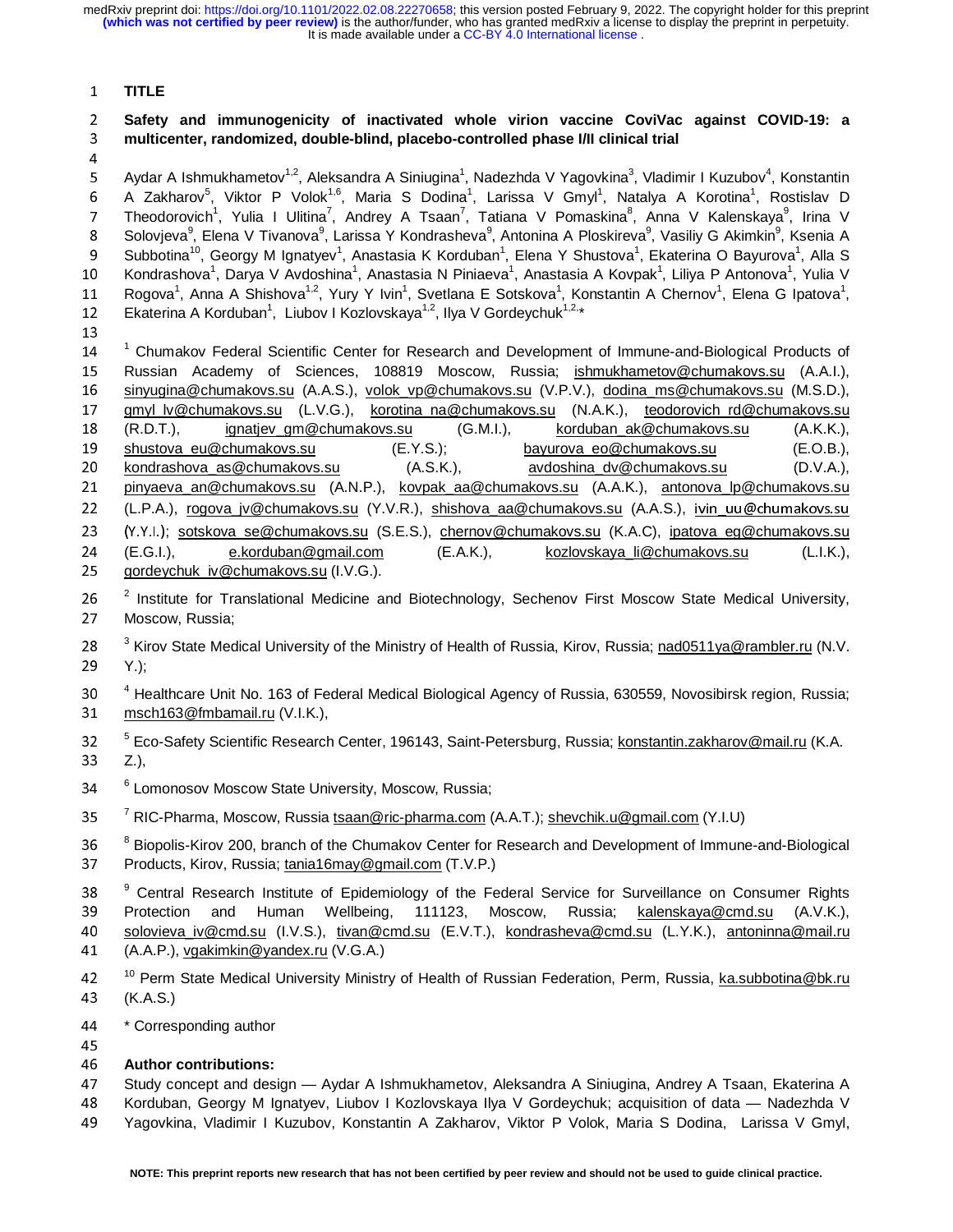It is made available under a CC-BY 4.0 International license. **(which was not certified by peer review)** is the author/funder, who has granted medRxiv a license to display the preprint in perpetuity. medRxiv preprint doi: [https://doi.org/10.1101/2022.02.08.22270658;](https://doi.org/10.1101/2022.02.08.22270658) this version posted February 9, 2022. The copyright holder for this preprint

50 Natalya A Korotina, Rostislav D Teodorovich, Yulia I Ulitina, Andrey A Tsaan, Tatiana V Pomaskina, Anna V<br>51 Nalenskaya, Irina V Solovieva, Elena V Tivanova, Larissa Y Kondrasheva, Antonina A Ploskireva, Vasiliy G 51 Kalenskaya, Irina V Solovjeva, Elena V Tivanova, Larissa Y Kondrasheva, Antonina A Ploskireva, Vasiliy G<br>52 Akimkin, Ksenia A Subbotina, Georgy M Ignatyev, Anastasia K Korduban, Elena Y Shustova, Ekaterina O 52 Akimkin, Ksenia A Subbotina, Georgy M Ignatyev, Anastasia K Korduban, Elena Y Shustova, Ekaterina O<br>53 Bayurova, Alla S Kondrashova, Darya V Avdoshina, Anastasia N Piniaeva, Anastasia A Kovpak, Lilia P 53 Bayurova, Alla S Kondrashova, Darya V Avdoshina, Anastasia N Piniaeva, Anastasia A Kovpak, Lilia P<br>54 Antonova. Yulia V Rogova. Anna A Shishova. Yurv Y Ivin: analysis and interpretation of data — Avdar A 54 Antonova, Yulia V Rogova, Anna A Shishova, Yury Y Ivin; analysis and interpretation of data — Aydar A<br>55 Ishmukhametov, Ekaterina Bayurova, Liubov I Kozlovskaya, Ilya V Gordeychuk; drafting of the manuscript — 55 Ishmukhametov, Ekaterina Bayurova, Liubov I Kozlovskaya, Ilya V Gordeychuk; drafting of the manuscript —<br>56 IL Liubov I Kozlovskaya, Ilya V Gordeychuk, Alla S Kondrashova, Darya V Avdoshina; critical revision of the 56 Liubov I Kozlovskaya, Ilya V Gordeychuk, Alla S Kondrashova, Darya V Avdoshina; critical revision of the<br>57 manuscript for important intellectual content — Avdar A Ishmukhametov. Liubov I Kozlovskava. Ilva V 57 manuscript for important intellectual content — Aydar A Ishmukhametov, Liubov I Kozlovskaya, Ilya V<br>58 Gordevchuk: statistical analvsis — Andrev A Tsaan. Ksenia A Subbotina. Yulia I Ulitina. Liubov I Kozlovskava: 58 Gordeychuk; statistical analysis — Andrey A Tsaan, Ksenia A Subbotina, Yulia I Ulitina, Liubov I Kozlovskaya;<br>59 obtained funding — Aydar A Ishmukhametov; administrative, technical, or material support — Aleksandra A 59 obtained funding — Aydar A Ishmukhametov; administrative, technical, or material support — Aleksandra A<br>60 Siniugina, Anastasia K Korduban, Anastasia N Piniaeva, Ekaterina A Korduban, Elena G Ipatova, Georgy M 60 Siniugina, Anastasia K Korduban, Anastasia N Piniaeva, Ekaterina A Korduban, Elena G Ipatova, Georgy M<br>61 Nanatvev, Konstantin A Chernov, Konstantin A Zakharov, Nadezhda V Yagovkina, Svetlana E Sotskova, Tatiana 61 Ignatyev, Konstantin A Chernov, Konstantin A Zakharov, Nadezhda V Yagovkina, Svetlana E Sotskova, Tatiana<br>62 V Pomaskina, Vladimir I Kuzubov, Antonina A Ploskireva, Vasiliy G Akimkin; study supervision — Aydar A 62 V Pomaskina, Vladimir I Kuzubov, Antonina A Ploskireva, Vasiliy G Akimkin; study supervision — Aydar A<br>63 Ishmukhametov, Aleksandra A Siniugina, Andrey A Tsaan, Ekaterina A Korduban. 63 Ishmukhametov, Aleksandra A Siniugina, Andrey A Tsaan, Ekaterina A Korduban.<br>64

65 <sup>65</sup>**KEY WORDS:** COVID-19, inactivated vaccine, neutralizing antibodies, phase I-II clinical trials

#### 67 <sup>67</sup>**Corresponding author:**

68 Ilya Gordeychuk; address: premises 8, bldg. 1, Village of Institute of Poliomyelitis, Settlement "Moskovskiy",<br>69 Moscow 108819, Russia; tel.: 7 495 531-01-70 add. 1035; fax: 7 495 841-93-21; gordeychuk iv@chumakovs.su 69 Moscow 108819, Russia; tel.: 7 495 531-01-70 add. 1035; fax: 7 495 841-93-21; <u>gordeychuk\_iv@chumakovs.su</u><br>70

#### 71 71 **Conflict of interest statement:**<br>72 A.A.I., A.A.S., V.P.V., M.S.D., I

72 A.A.I., A.A.S., V.P.V., M.S.D., L.V.G., N.A.K., R.D.T., G.M.I., A.K.K., E.Y.S., E.O.B., A.S.K., D.V.A., A.N.P.,<br>73 A.A.K., L.P.A., Y.V.R., A.A.S., Y.Y.I., S.E.S., K.A.C, E.G.I., E.A.K., L.I.K. and I.V.G. are emp 73 A.A.K., L.P.A., Y.V.R., A.A.S., Y.Y.I., S.E.S., K.A.C, E.G.I., E.A.K., L.I.K. and I.V.G. are employees at the<br>74 Chumakov Federal Scientific Center for Research and Development of Immune-and-Biological Products of 74 Chumakov Federal Scientific Center for Research and Development of Immune-and-Biological Products of 75<br>75 Russian Academy of Sciences, which developed and manufactured CoviVac 75 Russian Academy of Sciences, which developed and manufactured CoviVac<br>76

#### 77 77 **Financial support:**<br>78 Study was funded b

78 Study was funded by the Chumakov Federal Scientific Center for Research and Development of Immune-and-<br>79 Biological Products of Russian Academy of Sciences.

Biological Products of Russian Academy of Sciences.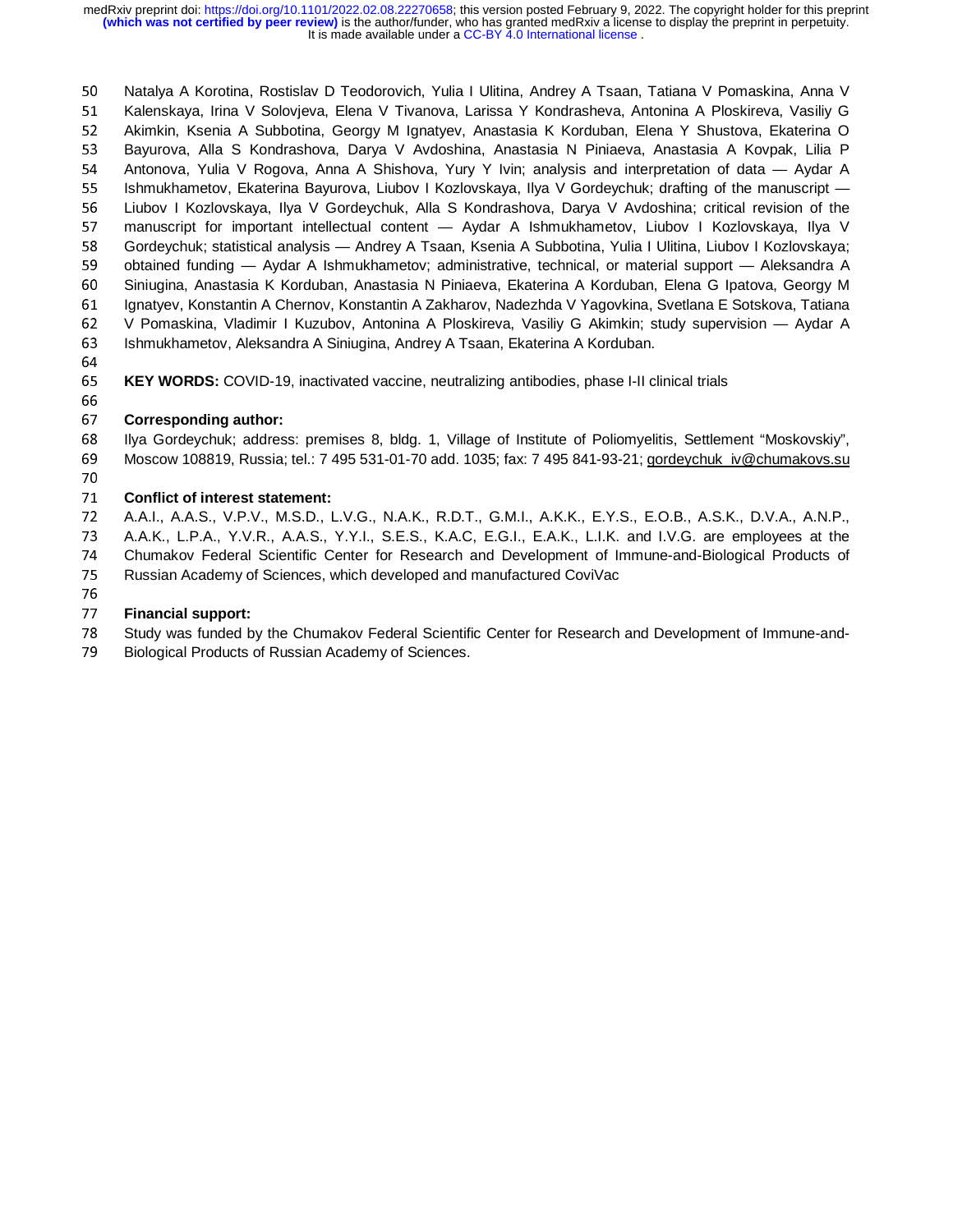## <sup>80</sup>**ABSTRACT**

- <sup>81</sup>We present the results of a randomized, double-blind, placebo-controlled, multi-center clinical trial of 82 the tolerability, safety, and immunogenicity of the inactivated whole virion concentrated purified 83 coronavirus vaccine CoviVac in adult volunteers aged 18-60.
- 84 Safety of the vaccine was assessed in 398 volunteers who received two doses of the vaccine (n=298)
- 85 or placebo (n=100). The studied vaccine has shown good tolerability and safety. No deaths, serious 86 adverse events (AE), or other significant AE related to vaccination have been detected. The most
- 87 common AE in vaccinated participants was pain at the injection site ( $p<0.05$ ).
- 88 Immunogenicity assessment was performed in 167 volunteers (122 vaccinated and 45 in Placebo <sup>89</sup>Group) separately for the participants who were anti-SARS-CoV-2 nAB negative (69/122 in Vaccine <sup>90</sup>Group and 28/45 in Placebo Group) or positive (53/122 in Vaccine Group and 17/45 in Placebo
- 91 Group) at screening.
- 92 At Day 42 after the first immunization the seroconversion rate in participants who were seronegative
- 93 at screening was 86.9% with average the geometric mean neutralizing antibody (nAB) titer of 1:20.
- 94 Statistically significant (p<0.05) increase of IFN-γ production by peptide-stimulated T-cells was 95 observed at Days 14 and 21 after the first immunization.
- 96 In participants who were seropositive at screening but had nAB titers below 1:256 the rate of 4-fold 97 increase in nAB levels was 85.2%, while in the participants with nAB titers >1:256 the rate of 4-fold 98 increase in nAB levels was below 45%. For the participants who were seropositive at screening the
- 99 second immunization did not lead to a significant increase in nAB titers.
- 100 In conclusion, inactivated vaccine CoviVac has shown good tolerability and safety, with 86.9% 101 seroconversion rates in participants, who were seronegative at screening. In participants who were
- 102 seropositive at screening and had nAB titers below 1:256, a single immunization lead to a 4-fold
- 103 increase in nAB levels in 85.2% cases.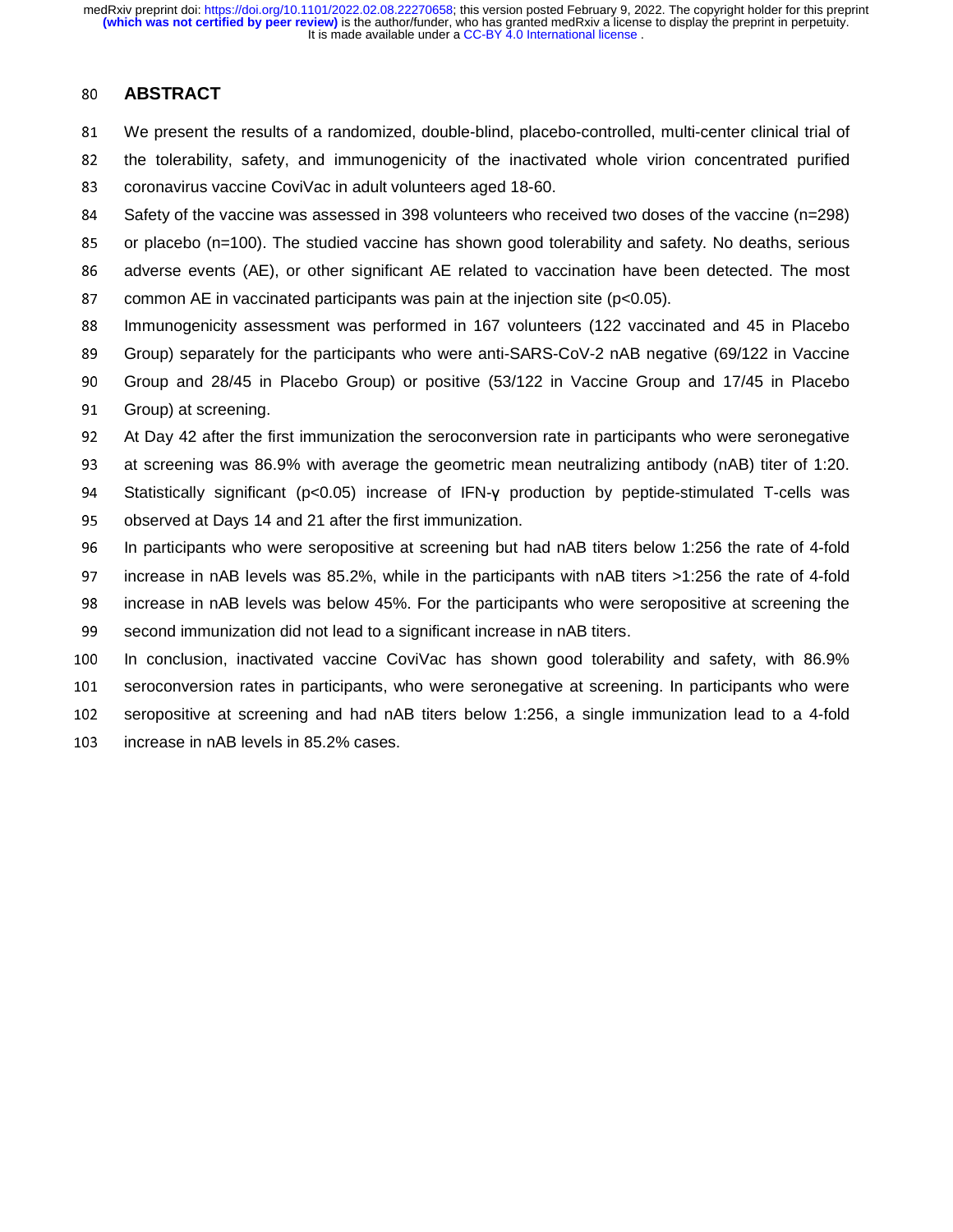## <sup>104</sup>**INTRODUCTION**

<sup>105</sup>The ongoing pandemic of coronavirus disease 2019 (COVID-19), which is caused by severe acute 106 respiratory syndrome coronavirus 2 (SARS-CoV-2), has claimed more than five million lives as of 107 November 2021 (WHO, 2021). In order to ensure the availability of the vaccines against COVID-19 to 108 every country in the world, all existing vaccine platforms and manufacturing capacities were 109 employed, including genetic (Baden et al., 2021; Polack et al., 2020), vectored (Falsey et al., 2021; <sup>110</sup>Logunov et al., 2021), subunit (Heath et al., 2021) and inactivated (Al Kaabi et al., 2021; Ella et al., <sup>111</sup>2021; Zakarya et al., 2021; Zhang et al., 2021) vaccines etc.

112 Despite the strong immunogenicity and high short-term efficacy of the abovementioned approaches, it

113 has been shown that post-vaccination antibody levels decrease over time (Crawford et al., 2021;

<sup>114</sup>Levin et al., 2021), which has led to implementation of annual and even semiannual booster

115 vaccinations in unfavorable epidemiological conditions in several countries, including Russia, setting

116 even greater demands for the safety profile of the vaccines used.

<sup>117</sup>Despite generally lower post-vaccination neutralizing antibody (nAB) levels as compared to vectored 118 and mRNA vaccines, inactivated vaccines have been instrumental for prevention of severe cases of <sup>119</sup>COVID-19 with over 7 billion doses administered worldwide, showing exceptional safety (Ella et al., 120 2021; Fadlyana et al., 2021).

<sup>121</sup>We developed a β-propiolactone-inactivated whole virion vaccine CoviVac which has previously 122 shown no signs of acute/chronic, reproductive, embryo- and fetotoxicity, or teratogenic effects in the 123 antenatal and postnatal periods of development, as well as no allergenic properties in rodents and 124 nonhuman primates in preclinical trials (Kozlovskaya et al., 2021). Here, we report safety and 125 immunogenicity of CoviVac in a multicenter, randomized, double-blind, placebo-controlled phase I/II 126 clinical trial.

127

#### <sup>128</sup>**MATERIALS AND METHODS**

#### <sup>129</sup>**Ethical approval**

130 The study was conducted in accordance with the Declaration of Helsinki guidelines, ICH GCP and 131 Russian regulations. The study protocol (VKI-I/II-08/20) and its supplementary documentation were 132 approved by the Ethics Committee of the Ministry of Health of the Russian Federation (No. 502 from 133 September 21, 2020). Additionally, the protocol was approved by the local Ethics Committees of the 134 clinical sites, namely Kirov State Medical University of the Ministry of Health of Russia [No. 13/2020 135 from September 28, 2020]; Healthcare Unit No. 163 of FMBA of Russia, [No.1 from October 11, 136 2020]; Eco-Safety Scientific Research Center [No. 157 from October 1, 2020]. The study protocol was 137 registered at clinicaltrials.gov (ID NCT05046548).

138

### <sup>139</sup>**Study design and participants**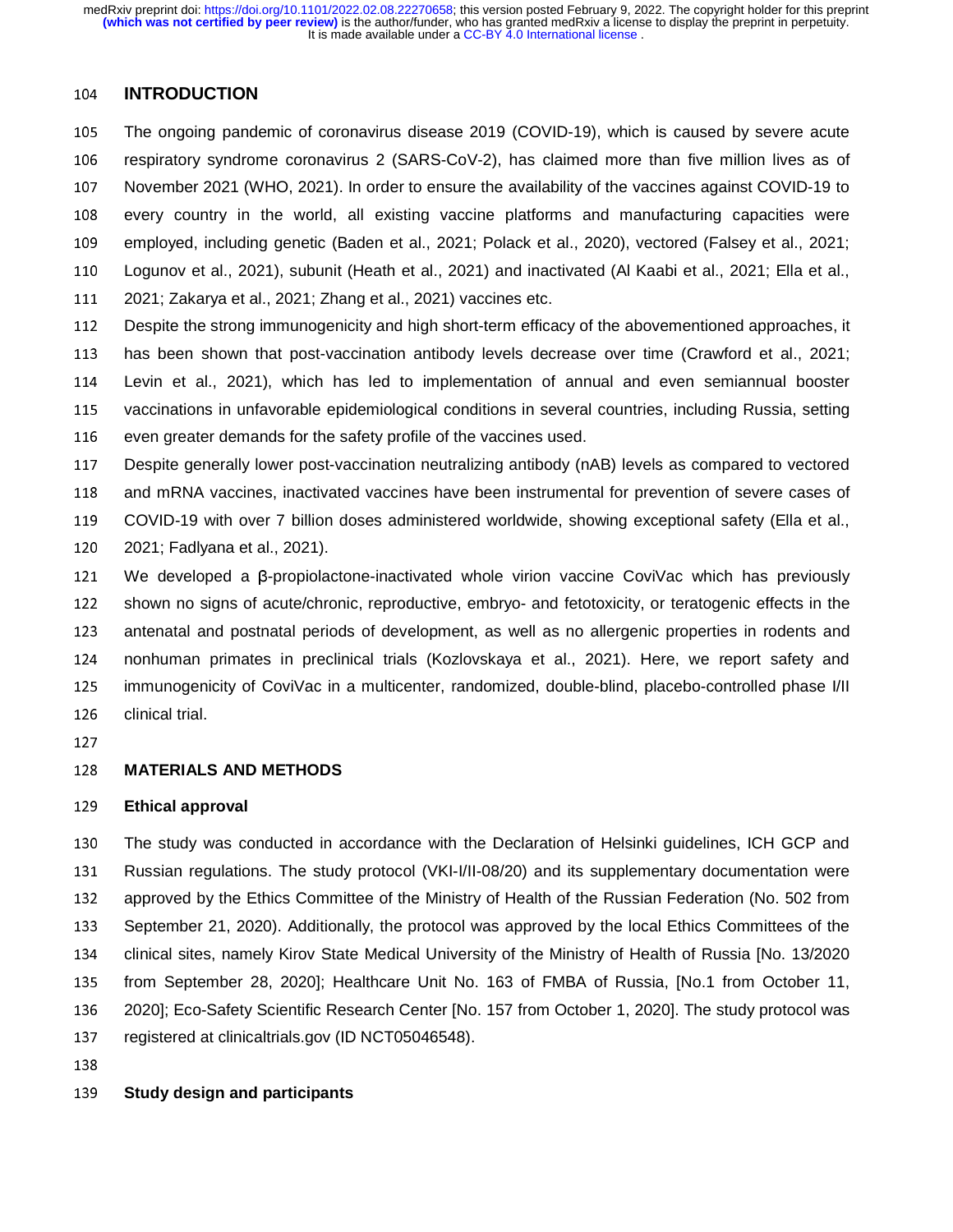It is made available under a CC-BY 4.0 International license. **(which was not certified by peer review)** is the author/funder, who has granted medRxiv a license to display the preprint in perpetuity. medRxiv preprint doi: [https://doi.org/10.1101/2022.02.08.22270658;](https://doi.org/10.1101/2022.02.08.22270658) this version posted February 9, 2022. The copyright holder for this preprint

<sup>140</sup>The study is a randomized, double-blind, placebo-controlled, multi-center clinical trial of the 141 tolerability, safety, and immunogenicity (Clinical trials, phase I/II) of the inactivated whole virion 142 concentrated purified coronavirus vaccine CoviVac in adult volunteers aged 18-60.

143 Safety and immunogenicity assessment was performed in 3 consequent Stages: Stage 1 included the 144 first 15 volunteers (10 inoculated with the vaccine and 5 with placebo with 14 days interval); Stage 2 145 included 185 participants (140 inoculated with the vaccine and 45 with placebo) and started after the 146 post-vaccination observation period in Stage 1; Stage 3 included 200 participants (150 inoculated with 147 the vaccine and 50 with placebo) (Figure 1). Safety assessment was performed in Stages 1-3 and 148 immunogenicity assessment was performed in Stage 3.

- <sup>149</sup>The study included participants from 18 to 60 years of age at the time of enrolment. During screening 150 all participants were tested for SARS-CoV-2 infection by PCR in nasopharyngeal swabs. The 151 participants of Stages 1 and 2 were also screened at enrolment for anti-SARS-CoV-2 IgM and IgG 152 antibodies by ELISA. Individuals positive in either test were not included. The participants of Stage 3 153 were included regardless of their SARS-CoV-2 IgM and IgG status at enrolment. Persons with history 154 of SARS-CoV-1, SARS-CoV-2, or MERS infection, confirmed contact with COVID-19 patients, 155 previous severe allergic reactions, tuberculosis, cancer, mental or autoimmune diseases were also 156 not included. All participants were screened for eligibility on the basis of their health status, including 157 their medical history, vital signs, physical examination and laboratory test results, and were enrolled 158 after providing signed and dated informed consent forms. Details of the inclusion, non-inclusion and 159 exclusion criteria can be found in the study protocol (clinicaltrials.gov ID NCT05046548).
- 160

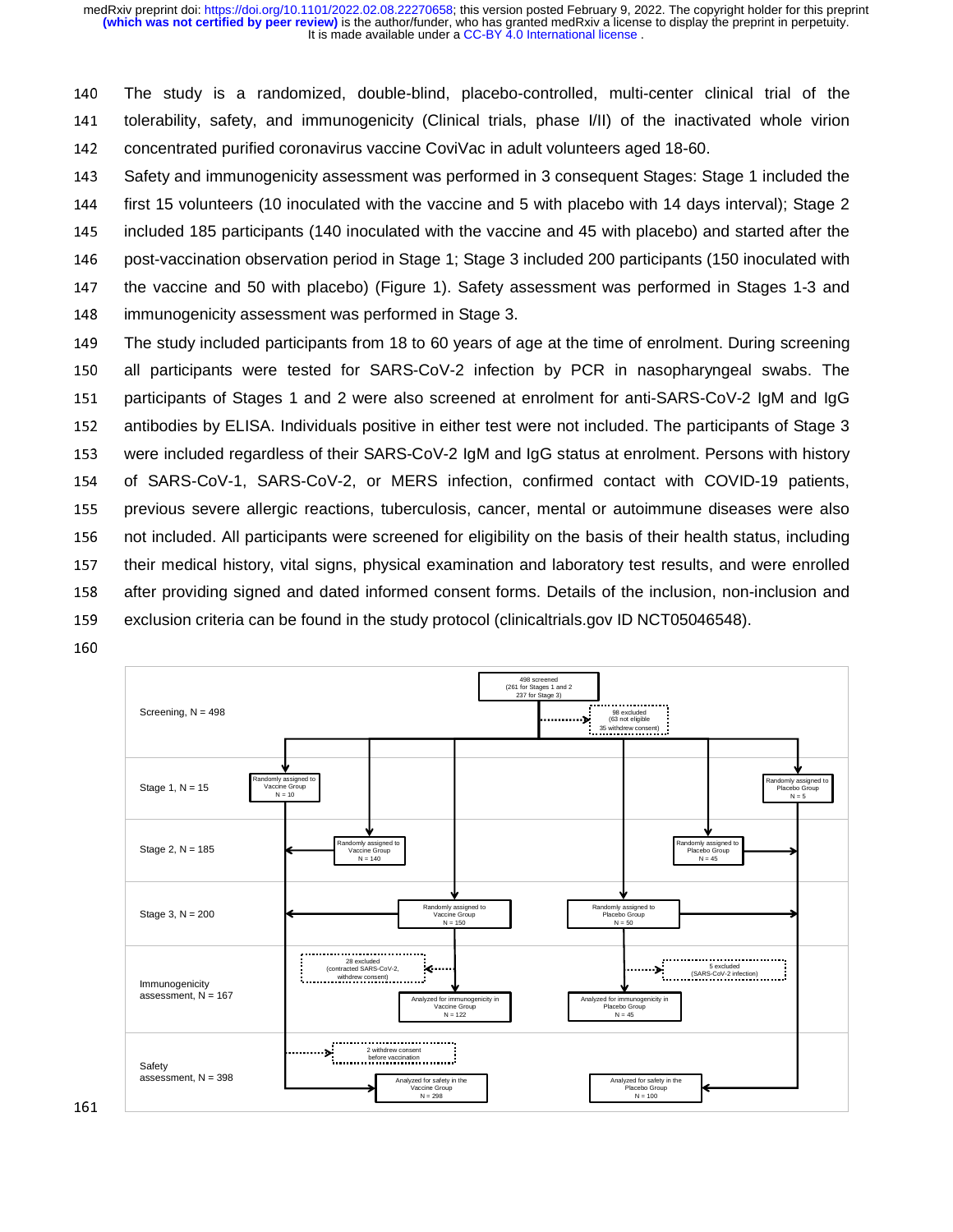<sup>162</sup>**Figure 1.** Study profile. Horizontal light grey lines represent the Stages of the study. Dotted lines 163 represent exclusion of the participants from a given Stage of the study.

164

#### <sup>165</sup>**Randomization and masking**

166 Randomization was performed using the sealed envelope method at the day of the  $1<sup>st</sup>$  immunization.

167 Distribution of the participants into the Vaccine Group or the Placebo Group was carried out using 168 random number generator software.

<sup>169</sup>After assigning a three-digit randomization number to a participant, a sealed envelope with the 170 randomization number was given to a healthcare worker who administered the vaccine. The 171 participants did not know which preparation they were receiving. After the vaccination, a separate 172 physician observed the participant for possible adverse events (AE). The laboratory specialists were 173 provided with the samples marked with coded numbers, and thus were also blinded.

174

#### <sup>175</sup>**Procedures**

176 CoviVac vaccine (manufactured by the Chumakov FSC R&D IBP RAS as described previously <sup>177</sup>(Kozlovskaya et al., 2021)) is a whole virion β-propiolactone inactivated concentrated purified vaccine 178 prepared in Vero cells and supplemented with aluminum hydroxide. Placebo preparation contained 179 buffer saline used in the vaccine preparation and the equivalent amount of aluminum hydroxide.

- <sup>180</sup>Preparations were provided as single dose (0.5 ml) vials with sterile liquid that was injected 181 intramuscularly into deltoid muscle in a two-dose schedule with 14 days interval. Participants were 182 observed for any immediate AEs for 30 min following the administration of each dose, and then daily 183 until Day 15-17 (1-3 days after the  $2^{nd}$  vaccination), with subsequent follow-up visits at Days 20 (only 184 for Stages 1 and 2), 27-30 and 42-45 (for all Stages). AEs were self-recorded by participants in 185 diaries. During the visits, vital signs measurement and physical examination were performed. 186 Neurological assessment was performed before each vaccination, 3 days after each vaccination and 187 28 days after the  $2^{nd}$  vaccination. Urine and blood samples were collected at screening and days 3, 7, 188 10, 14, 17, 20, 27 and 42 after the 1 $st$  vaccination for hematological and biochemical analysis and 189 immunological tests (at Stage 3). ECG was carried out at screening and once at day 2-6 after the  $1<sup>st</sup>$ 190 vaccination.
- 191

#### <sup>192</sup>**Safety assessment**

193 AEs were monitored until Day 42-45 after the 1<sup>st</sup> vaccination (Day 28-31 after the 2<sup>nd</sup> vaccination). <sup>194</sup>The solicited local AEs were pain, indurations, hematomas, swelling, itching and hypersensitivity at 195 the injection site, and solicited systemic AEs were fever, fatigue or malaise, nervous system disorders <sup>196</sup>(headache, lightheadedness), musculoskeletal and connective tissue disorders (arthralgia, myalgia), 197 disorders of respiratory system and mediastinal organs (pain/sore throat, nasal congestion,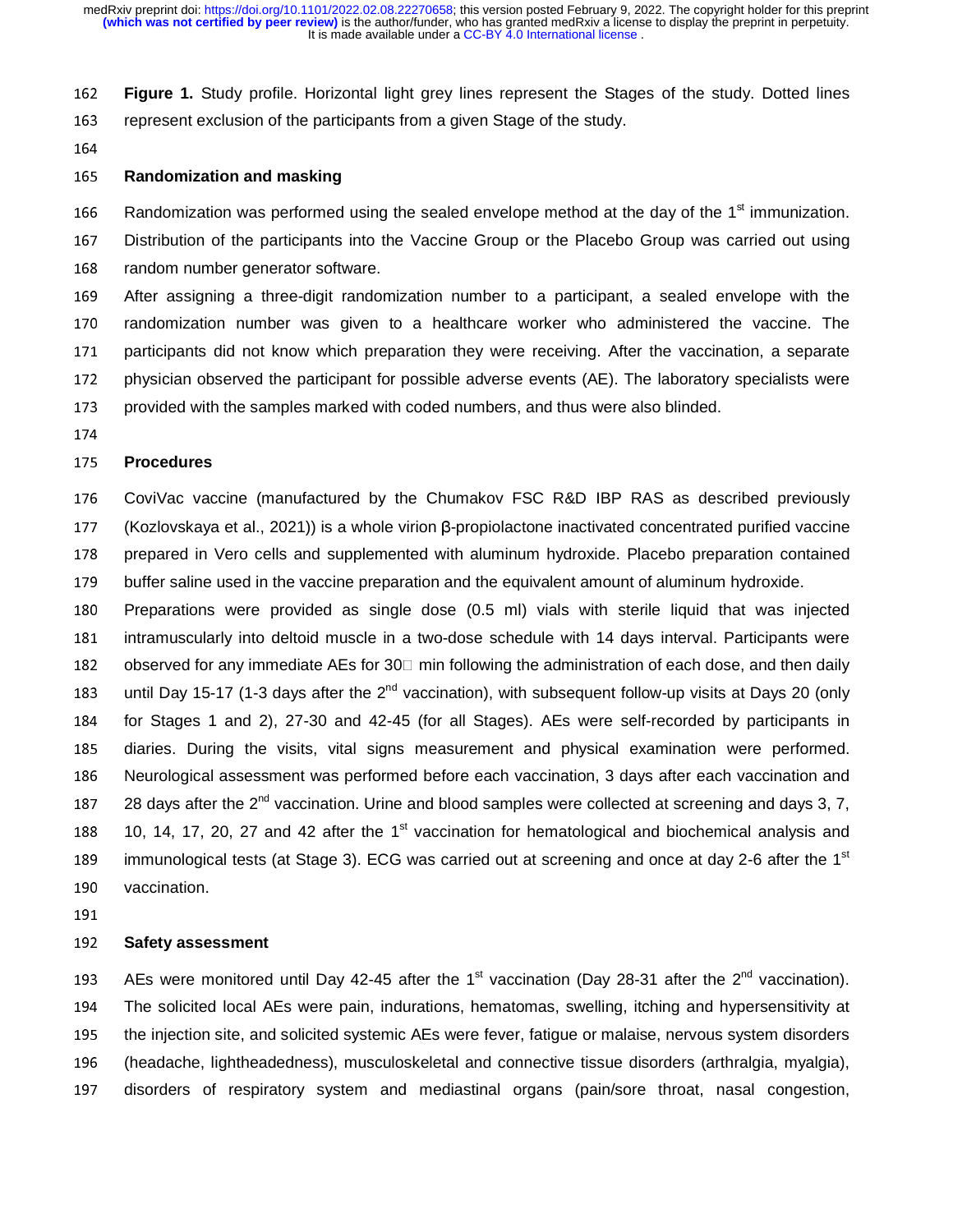- 198 rhinorrhea, cough, shortness of breath), gastrointestinal tract disorders (nausea, vomiting, diarrhea,
- 199 impaired appetite). All unsolicited AEs were reported by participants throughout the study.
- <sup>200</sup>AEs were graded as mild, moderate or severe according to the severity scoring chart (Supplementary
- 201 Table 1) and assessed for the probability of their relation to the tested vaccine (highly 202 probable/certain, probable, possible, unlikely, unrelated, unknown).
- 203

#### <sup>204</sup>**Immunogenicity assessment**

- <sup>205</sup>Humoral immunity against SARS-CoV-2 was assessed in serum samples using chemiluminescent 206 microparticle immunoassays (CMIA) and virus neutralization test (NT).
- 207 IgG antibodies to nucleocapsid protein (N) were detected using Architect SARS-CoV-2 IgG CMIA
- <sup>208</sup>(Abbott Diagnostics, USA). IgG antibodies to receptor-binding domain (RBD) of the spike protein (S) 209 were detected using Access SARS-CoV-2 IgG CMIA (Beckman, USA).
- 210 Serum samples from randomly selected participants were additionally tested in ELISA for total 211 antibodies against RBD with CoronaPass Total (Genetico, Russia) and for total antibodies to S 212 protein trimer (Vector-Best, Russia).
- 213 Neutralization test was performed using SARS-CoV-2 strain PIK35 in Vero cells as described 214 previously (Kozlovskaya et al., 2021). Serum samples that did not show neutralization in 1:8 dilution 215 were considered negative. Immunogenicity assessment was performed in 167 participants of Stage 3.
- <sup>216</sup>Interferon-gamma (IFN-γ) production in response to stimulation with SARS-CoV-2 S-protein peptides
- 217 was assessed using QuantiFERON SARS-CoV-2 Starter Set (Qiagen, Germany), using two SARS-
- 218 CoV-2 S protein peptide pools (Ag1 and Ag2) designed to stimulate the production of IFN-γ by S-219 protein-specific CD4 (Ag1) and CD4/CD8 (Ag2) T cells, which was detected by ELISA according to 220 the manufacturer's protocol. A Mitogen tube served as positive control. The baseline IFN-γ level in the <sup>221</sup>Nil tube (unstimulated lymphocytes) was subtracted from the IFN-γ level in the antigen tubes and the <sup>222</sup>Mitogen tube to correct for background or non-specific IFN-γ signal. The results were reported in 223 international units of IFN-γ per milliliter of whole blood (IU/mL) using a dilution curve of the standard 224 supplied with the kit. Calibration curve was generated at each assay run. Samples were considered 225 reactive for an IFN-γ response if the IFN-γ levels obtained from the tubes with stimulus were 0.01
- 226 U/mL above baseline levels obtained from the unstimulated control.
- 227

#### <sup>228</sup>**Outcomes**

<sup>229</sup>The primary endpoints for safety assessment were the frequency and severity of AEs within the 230 observation period (72 h, 7 days after each vaccination and 28 days after the  $2^{nd}$  vaccination). The 231 primary immunogenicity endpoints were the geometric mean nAB titer (GMT) and seroconversion rate 232 (the percentage of volunteers with 4-fold increase in GMT) 28 days after the  $2^{nd}$  vaccination. 233 Secondary endpoints included seroconversion rates at Days 7 and 14 and Months 2, 3, 4, 5 and 6 234 after the  $2^{nd}$  vaccination.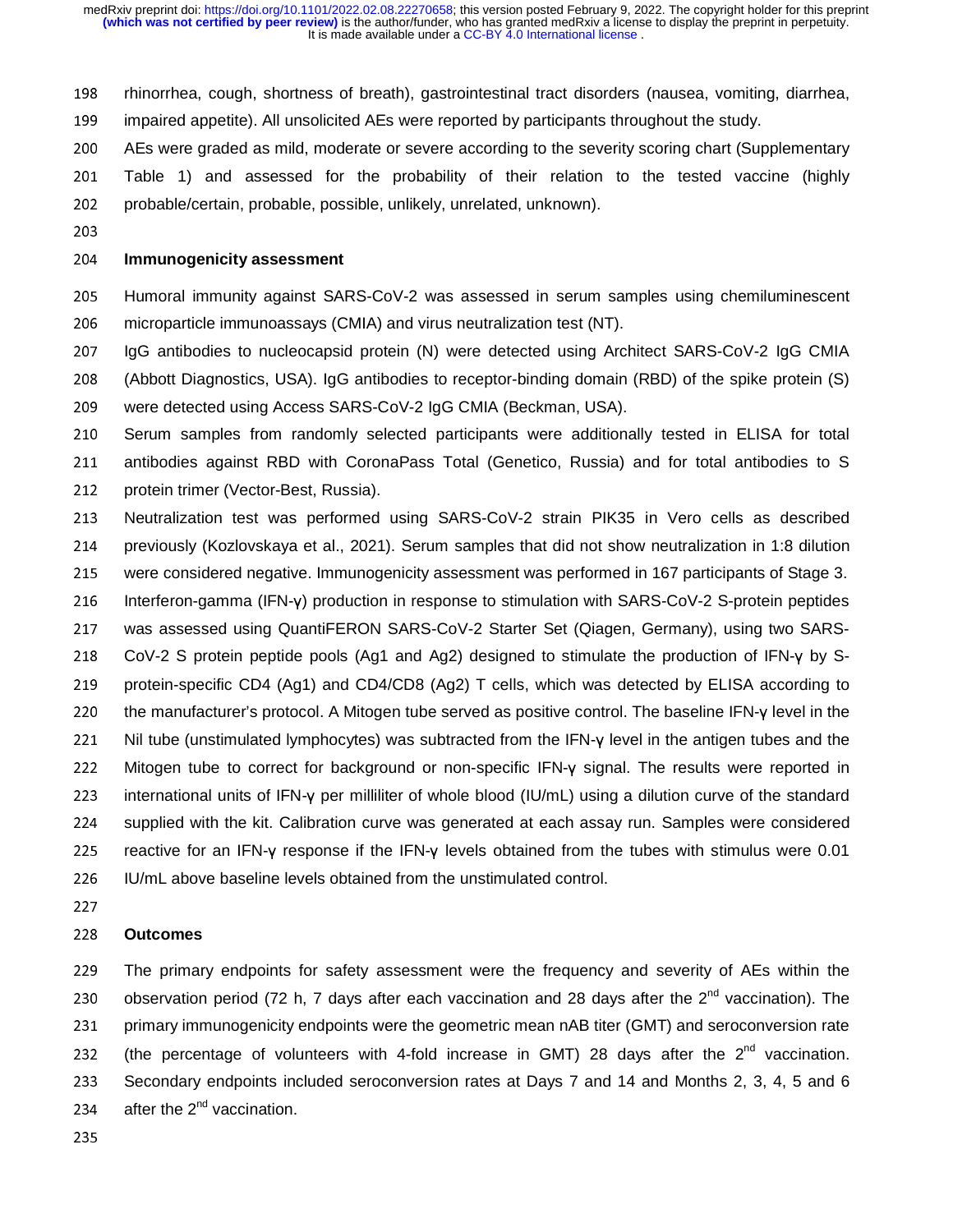#### <sup>236</sup>**Statistical analysis**

237 The sample size was determined based on the requirements of the national guidelines, and the 238 distribution of the participants between Vaccine Group and Placebo Group was 3:1.

<sup>239</sup>All parameters were evaluated using descriptive statistics (mean, standard deviation, percentile, 240 medians, min and max). All efficacy parameters are presented as mean with 95% confidence interval 241 (CI). Value comparisons (for example, GMT) were made using ANOVA or Mann-Whitney tests. P 242 values below 0.05 (two-sided) were considered to be significant. Frequencies (%) were compared 243 with Chi-square test or Fisher's exact test. Analysis of variance or Friedman's analysis were used for <sup>244</sup>comparisons of the parameters over time. Spearman's rank correlation coefficient was used for 245 correlation analysis.

246

#### <sup>247</sup>**RESULTS**

#### <sup>248</sup>**Demographic and anthropometric data**

249 Study profile is presented in Figure 1. Overall, starting from October 3, 2020, 498 volunteers were 250 screened for eligibility at three clinical sites. Based on clinical, laboratory and instrumental 251 examinations, 400 volunteers aged 18-60 years were enrolled in the study. All enrolled participants 252 were considered healthy and had no previous or current diagnosed comorbid conditions. All 253 participants were randomized by the sealed envelope method into 2 groups: 300 participants were 254 assigned to receive the vaccine and 100 participants were assigned to receive placebo (2 injections, 255 0.5 ml, 14 days interval for both the vaccine and placebo).

256 Two out of 300 participants from the Vaccine Group withdrew consent prior to administration of the  $1<sup>st</sup>$ <sup>257</sup>dose. Thus, safety assessment was performed in 398 (298 in the Vaccine Group and 100 in the 258 Placebo Group) participants of the study. Participants who contracted SARS-CoV-2 infection during 259 the observation period were not excluded from safety assessment.

260 Out of 200 (150 in the Vaccine Group and 50 in the Placebo Group) participants initially included into 261 Stage 3 for immunogenicity assessment, a total of 33 (28 from the Vaccine Group and 5 from the <sup>262</sup>Placebo Group) were excluded during the observation period as they contracted SARS-CoV-2 263 infection or withdrew consent. Thus, immunogenicity assessment was performed in 167 (122 in the 264 Vaccine Group and 45 in the Placebo Group) participants of Stage 3.

265 The demographic characteristics of the participants in the safety and immunogenicity assessment 266 populations were similar across treatment groups in terms of sex, age, and BMI (Table 1). The mean 267 age of the study participants was 33.1 and 33.5 years, the female/male proportion was 36.9/63.1 and 268 34/66, and mean body mass index (BMI) was 23.8 and 24 kg/ $m^2$  for the Vaccine Group and the 269 Placebo Group, correspondingly.

- 270
- <sup>271</sup>**Table 1.** Demographic and anthropometric characteristics of the participants of the clinical trial

 $n \quad (\%)$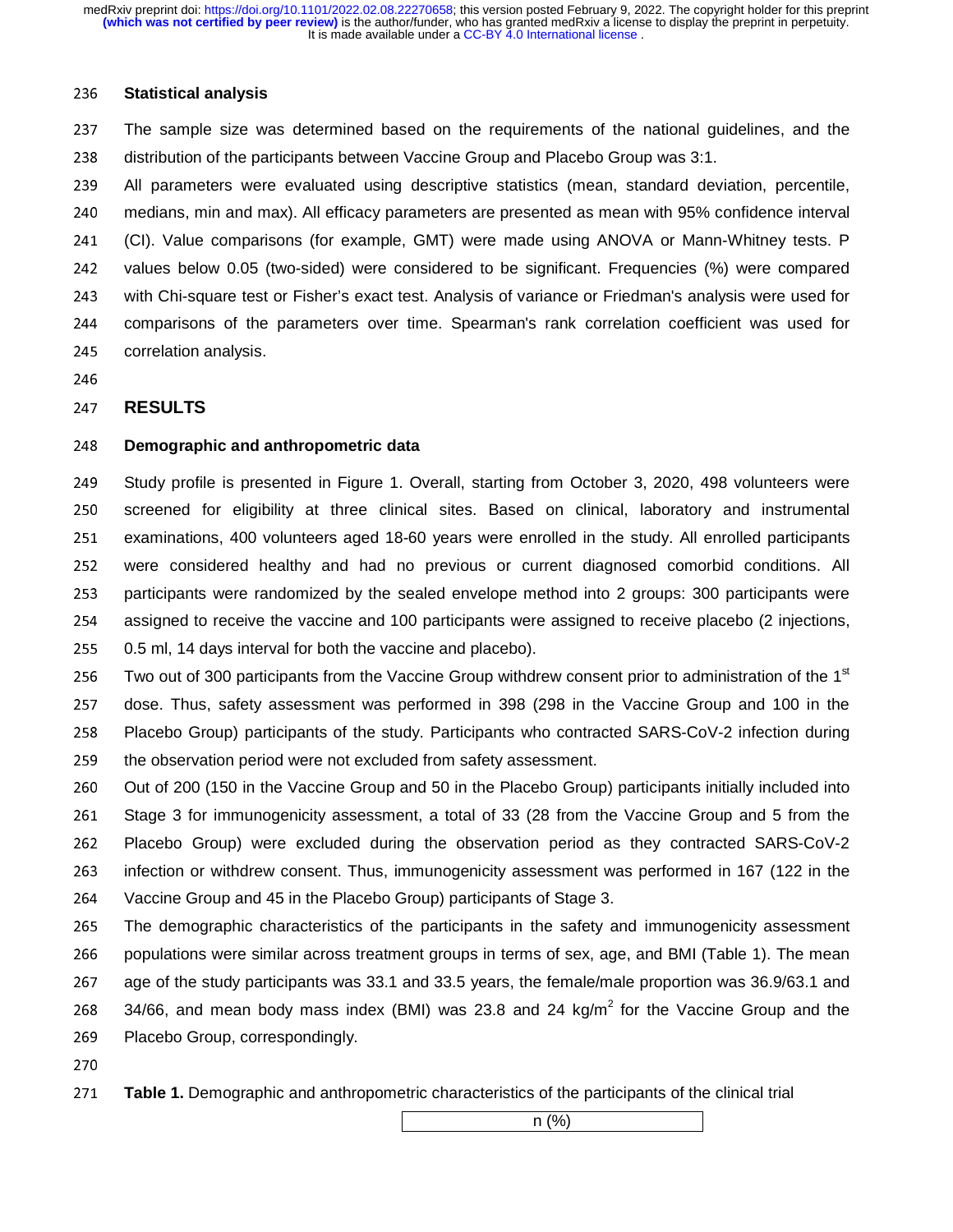|                                     |               | Total           | Vaccine         | Placebo         |  |  |  |  |  |
|-------------------------------------|---------------|-----------------|-----------------|-----------------|--|--|--|--|--|
| Safety assessment (Stages 1-3)      |               |                 |                 |                 |  |  |  |  |  |
| No. of participants                 |               | 398             | 298             | 100             |  |  |  |  |  |
|                                     | Mean $\pm$ SD | $33.2 \pm 11.8$ | $33.1 \pm 11.8$ | $33.5 \pm 12.1$ |  |  |  |  |  |
|                                     | 18-29         | 195 (49.0)      | 149 (50.0)      | 46 (46)         |  |  |  |  |  |
| Age, years                          | 30-39         | 75 (18.9)       | 55 (18.5)       | 20<br>(20)      |  |  |  |  |  |
|                                     | 40-49         | 83 (20.9)       | 61<br>(20.4)    | 22 (22)         |  |  |  |  |  |
|                                     | 50-60         | 45 (11.3)       | 33(11.1)        | 12 (12)         |  |  |  |  |  |
| Sex                                 | F             | 144 (36.2)      | 110 (36.9)      | 34 (34)         |  |  |  |  |  |
|                                     | М             | 254 (63.8)      | 188 (63.1)      | 66 (66)         |  |  |  |  |  |
|                                     | Mean $\pm$ SD | $23.9 \pm 2.8$  | $23.8 \pm 2.8$  | $24.0 \pm 2.7$  |  |  |  |  |  |
| BMI, $kg/m2$                        | 18-25         | 260 (65.3)      | 197 (66.1)      | 63 (63)         |  |  |  |  |  |
|                                     | 25.1-30       | 138 (34.7)      | 101 (33.9)      | 37(37)          |  |  |  |  |  |
| Immunogenicity assessment (Stage 3) |               |                 |                 |                 |  |  |  |  |  |
| No. of participants                 |               | 167             | 122             | 45              |  |  |  |  |  |
| Age, years                          | Mean $\pm$ SD | $34.4 \pm 12.9$ | $34.6 \pm 12.9$ | $33.6 \pm 13.3$ |  |  |  |  |  |
|                                     | 18-29         | 76 (45.5)       | 55 (45.1)       | 21(46.7)        |  |  |  |  |  |
|                                     | 30-39         | 28 (16.8)       | 19 (15.6)       | 9(20.0)         |  |  |  |  |  |
|                                     | 40-49         | 39 (23.4)       | 30(24.6)        | 9(20.0)         |  |  |  |  |  |
|                                     | 50-60         | 24 (14.3)       | 18 (14.7)       | 6(13.3)         |  |  |  |  |  |
| Sex                                 | F             | 61 (36.5)       | 46 (37.7)       | 15 (33.3)       |  |  |  |  |  |
|                                     | Μ             | 106 (63.5)      | 76 (63.3)       | 30(66.7)        |  |  |  |  |  |
|                                     | Mean $\pm$ SD | $24.1 \pm 2.7$  | $24.1 \pm 3.2$  | $24.1 \pm 2.7$  |  |  |  |  |  |
| BMI, $kg/m2$                        | 18-25         | 104 (62.3)      | 75 (61.5)       | 29 (64.4)       |  |  |  |  |  |
|                                     | 25.1-30       | 63 (37.7)       | 47 (38.5)       | 16 (35.6)       |  |  |  |  |  |

272

#### <sup>273</sup>**Tolerance, reactogenicity and safety**

274 In this trial, participants were monitored for AEs until Day 42-45 after the  $1<sup>st</sup>$  vaccination (Day 28-31) 275 after the  $2<sup>nd</sup>$  vaccination). The studied vaccine has shown good tolerability and safety. No deaths, 276 serious AEs, or other significant AEs related to vaccination have been reported. All observed severe 277 adverse events (SAEs) were classified as unlikely to be related or unrelated to the tested vaccine.

278 In total, during the study period, 244 AEs were recorded in 136 (34.2 %) participants, of which 189

279 AEs were observed in 105 (35.2%) of Vaccine Group participants, and 55 AEs in 31 (31%) of Placebo

280 Group participants (Table 2, Supplementary Table S2, Supplementary Table S3).

281 The most common AE in Vaccine Group was pain at the injection site. It was registered in the 282 Placebo Group as well, but was significantly less common  $(P<0.05)$ .

283 Changes in the parameters of clinical blood tests, biochemical blood tests and general urine analysis,

284 observed at different time points, in most cases were regarded as clinically insignificant and unrelated

285 to vaccination (Supplementary Table S2, Supplementary Table S3). Clinically significant deviations in

286 the parameters of creatine phosphokinase, ALT, AST, CRP and leukocytes were observed in both

287 groups and their frequencies did not differ between the study groups. No clinically significant

288 deviations in the parameters evaluated during physical examination, neurological status and ECG

289 were observed in both groups.

290 One participant (0.3%, 0.1–1.9 95% CI) from the Vaccine Group died at Day 29 of the observation 291 period as a result of acute circulatory disorder. Autopsy examination revealed signs of chronic mild

292 hepatitis, pre-existing stromal cardiosclerosis and dilated cardiomyopathy manifested by myocardial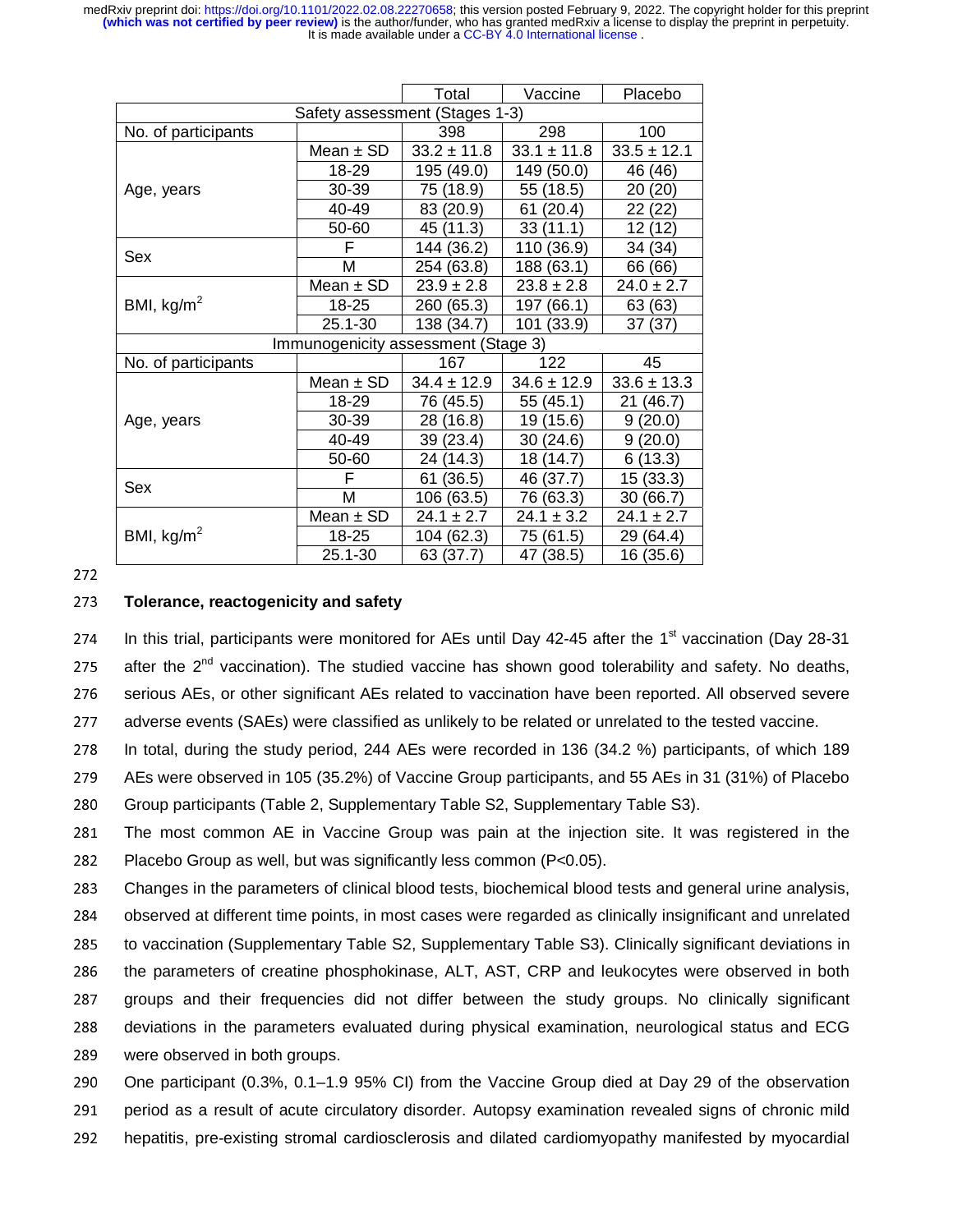293 hypertrophy. The character of the lesions observed at histological examination indicated long-lasting<br>294 pathology of the myocardium. As the participant had no clinically significant deviations in any of the pathology of the myocardium. As the participant had no clinically significant deviations in any of the 295 clinical parameters throughout the observation period, including physical condition, body temperature, 296 vital signs, urine analysis, biochemical parameters of blood, complete blood count, coagulation 297 parameters and ECG, and had no local or systemic reactions after each immunization, the relation of 298 this SAE to vaccination was classified by the treating physician as unlikely.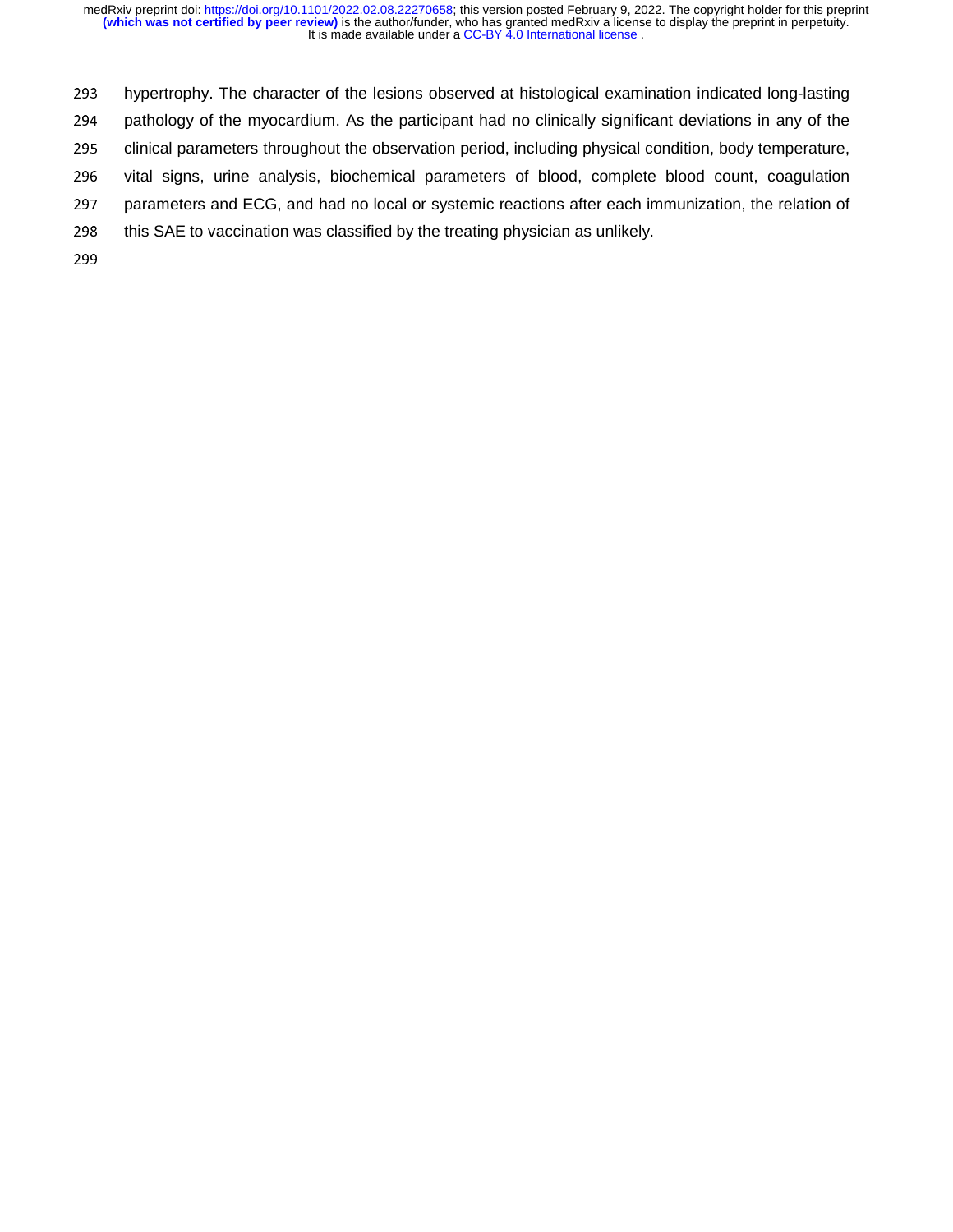## <sup>300</sup>**Table 2**. Severity of adverse events observed in the Vaccine Group and in the Placebo Group within 28 days following each vaccination

| Adverse event                                         | Score    | Vaccine<br>n (%, 95% CI)    |                            |                            | Placebo<br>n (%, 95% CI)    |                           |                             |
|-------------------------------------------------------|----------|-----------------------------|----------------------------|----------------------------|-----------------------------|---------------------------|-----------------------------|
|                                                       |          | <b>Total participants</b>   |                            | After                      | <b>Total participants</b>   |                           | After                       |
|                                                       |          | $N = 298$                   | V1                         | V <sub>2</sub>             | $N = 100$                   | V <sub>1</sub>            | ۷1                          |
|                                                       | Mild     | 57 (19,1%, 15,1-24,0%) / 80 | 33 (11,1%, 8,0-15,1%) / 37 | 34 (11,4%, 8,3-15,5%) / 43 | 16 (16%, 10, 1-24, 4%) / 23 | 7 (7%, 3,4-13,7%) / 8     | 10 (10%, 5,5-17,4%) / 15    |
| Local and systemic reactions                          | Moderate | $3(1\%, 0,3-2,9\%)/3$       | $2(0,7\%, 0,2-2,4\%)/2$    | $1(0,3\%, 0,1-1,9\%)/1$    |                             |                           |                             |
|                                                       | Severe   | $1(0,3\%, 0,1-1,9\%)/1$     |                            | $1(0,3\%, 0,1-1,9\%)/1$    |                             |                           |                             |
|                                                       | Mild     | 47 (15,8%, 12,1-20,3%) / 55 | 30 (10,1%, 7,1-14,0%) / 30 | 25 (8,4%, 5,7-12,1%) / 25  | 11 (11%, 6,3-18,6%) / 12    | $5(5\%, 2, 2-11, 2\%)/5$  | 7 (7%, 3, 4-13, 7%) / 7     |
| Pain at the injection site                            | Moderate | $1(0,3\%, 0,1-1,9\%)/1$     | $1(0,3\%, 0,1-1,9\%)/1$    |                            |                             |                           |                             |
| Induration at the injection site                      | Mild     | $3(1\%, 0,3-2,9\%)/3$       | $1(0,3\%, 0,1-1,9\%)/1$    | 2 (0,7%, 0,2-2,4%) / 2     | $3(3\%, 1,0-8,5\%)$ / 3     | $\sim$                    | $3(3\%, 1,0-8,5\%)/3$       |
| Hematoma at the injection site                        | Mild     |                             |                            |                            | $1(1\%, 0.2 - 5.4\%) / 1$   | $1(1\%, 0, 2-5, 4\%)$ / 1 |                             |
| Swelling at the injection site                        | Mild     |                             |                            |                            | $1(1\%, 0, 2-5, 4\%)$ / 1   |                           | $1(1\%, 0.2 - 5.4\%) / 1$   |
| Itching at the injection site                         | Mild     |                             |                            |                            | $1(1\%, 0.2 - 5.4\%) / 1$   |                           | $1(1\%, 0.2 - 5.4\%) / 1$   |
|                                                       | Mild     | 11 (3,7%, 2,1-6,5%) / 12    | $5(1,7\%, 0,7-3,9\%)/5$    | $6(2\%, 0.9-4.3\%)/7$      | $2(2\%, 0.6 - 7.0\%)/2$     | $2(2\%, 0.6 - 7.0\%) / 2$ | $\sim$                      |
| Fever                                                 | Moderate | $2(0.7\%, 0.2 - 2.4\%)/2$   | $1(0,3\%, 0,1-1,9\%)/1$    | $1(0,3\%, 0,1-1,9\%)/1$    |                             | $\sim$                    |                             |
|                                                       | Mild     | 4 (1,3%, 0,5-3,4%) / 10     | $1(0,3\%, 0,1-1,9\%)/1$    | $3(1\%, 0.3 - 2.9\%)/9$    | 2 (2%, 0,6-7,0%) / 3        | $\sim$                    | $2(2\%, 0.6 - 7.0\%)$ / 3   |
| Malaise                                               | Severe   | $1(0,3\%, 0,1-1,9\%)/1$     |                            | $1(0,3\%, 0,1-1,9\%)/1$    |                             |                           |                             |
|                                                       | Mild     | 19 (6,4%, 4,1-9,7%) / 22    | 7 (2,3%, 1,1-4,8%) / 7     | 12 (4%) / 15               | 7 (7%, 3,4-13,7%) / 7       | $2(2\%, 0.6 - 7.0\%)/2$   | $5(5\%, 2, 2-11, 2\%)/5$    |
| Laboratory methods                                    | Moderate | $3(1\%, 0,3-2,9\%)/3$       | $1(0,3\%, 0,1-1,9\%)/1$    | 2 (0,7%, 0,2-2,4%) / 2     |                             |                           |                             |
| Increased leukocytes content                          | Moderate | $1(0,3\%, 0,1-1,9\%)/1$     | $1(0,3\%, 0,1-1,9\%)/1$    | $\sim$                     | $\sim$                      | $\sim$                    | $\mathcal{L}_{\mathcal{A}}$ |
|                                                       | Mild     | 17 (5,7%, 3,6-8,9%) / 17    | 7 (2,3%, 1,1-4,8%) / 7     | 10 (3,4%, 1,8-6,1%) / 10   | 6 (6%, 2,8-12,5%) / 6       | 2 (2%, 0,6-7,0%) / 2      | $4(4\%, 1,6-9,8\%)/4$       |
| Positive SARS-CoV-2 PCR test                          | Moderate | $2(0.7\%, 0.2 - 2.4\%)/2$   |                            | $2(0,7\%, 0,2-2,4\%)/2$    |                             |                           |                             |
|                                                       | Mild     | $1(0,3\%, 0,1-1,9\%)/1$     | $\sim$                     | $1(0,3\%, 0,1-1,9\%)/1$    |                             |                           |                             |
| Increased creatine phosphokinase level                | Moderate | 2 (0,7%, 0,2-2,4%) / 2      |                            | $2(0,7\%, 0,2-2,4\%)/2$    | $1(1\%, 0, 2-5, 4\%)$ / 1   | $\sim$                    | $1(1\%, 0, 2-5, 4\%)$ / 1   |
| Increased ALT level                                   | Mild     | $1(0,3\%, 0,1-1,9\%)/1$     | $\sim$                     | $1(0,3\%, 0,1-1,9\%)/1$    | $\sim$                      | $\sim$                    | $\sim$                      |
| <b>Increased AST level</b>                            | Mild     | $1(0.3\%, 0.1-1.9\%)/1$     | $\sim$                     | $1(0,3\%, 0,1-1,9\%)/1$    | $\overline{\phantom{a}}$    | $\overline{\phantom{a}}$  | $\overline{\phantom{a}}$    |
| Increased CRP level                                   | Mild     | $1(0,3\%, 0,1-1,9\%)/1$     | $\overline{a}$             | $1(0,3\%, 0,1-1,9\%)/1$    | $\sim$                      | $\sim$                    | $\sim$                      |
| Blood and lymphatic system disorders                  | Mild     | $1(0,3\%, 0,1-1,9\%)/1$     | $1(0.3\%, 0.1-1.9\%)/1$    | $\sim$                     |                             |                           |                             |
| Inquinal lymphadenitis                                | Mild     | $1(0,3\%, 0,1-1,9\%)/1$     | $1(0,3\%, 0,1-1,9\%)/1$    | $\sim$                     |                             |                           | $\sim$                      |
| <b>Blood vessel disorders</b>                         |          |                             |                            |                            | $1(1\%, 0, 2-5, 4\%)$ / 1   | $1(1\%, 0.2 - 5.4\%) / 1$ | $\overline{a}$              |
| Deep venous leg thrombosis                            | Moderate | $\sim$                      | $\sim$                     | $\sim$                     | $1(1\%, 0.2 - 5.4\%) / 1$   | $1(1\%, 0.2 - 5.4\%) / 1$ |                             |
|                                                       | Mild     | 22 (7,4%, 4,9-10,9%) / 22   | 15 (5%, 2, 2-11, 2%) / 15  | 7 (2,3%, 1,1-4,8%) / 7     | $3(3\%, 1,0-8,5\%)/3$       | $2(2\%, 0,6-7,0\%)/2$     | $1(1\%, 0.2 - 5.4\%) / 1$   |
| Infections and parasitic invasions                    | Moderate | 7 (2,3%, 1,1-4,8%) / 7      | $3(1\%, 0,3-2,9\%)/3$      | 4 (1,3%, 0,5-3,4%) / 4     |                             |                           |                             |
|                                                       | Severe   |                             |                            |                            | $1(1\%, 0, 2-5, 4\%)$ / 1   |                           | $1(1\%, 0.2 - 5.4\%) / 1$   |
|                                                       | Mild     | 20 (6,7%, 4,4-10,1%) / 20   | 14 (4,7%, 2,8-7,7%) / 14   | $6(2\%, 0, 9-4, 3\%)/6$    | $3(3\%, 1,0-8,5\%)/3$       | $2(2\%, 0.6 - 7.0\%)$ / 2 | $1(1\%, 0.2 - 5.4\%) / 1$   |
| SARS-CoV-2 infection                                  | Moderate | $5(1,7\%, 0,7-3,9\%)/5$     | 2 (0,7%, 0,2-2,4%) / 2     | $3(1\%, 0,3-2,9\%)/3$      |                             |                           |                             |
|                                                       | Severe   |                             |                            |                            | 1 (1%, 0, 2-5, 4%) / 1      | $\sim$                    | $1(1\%, 0.2 - 5.4\%) / 1$   |
| Candidiasis                                           | Mild     | $1(0,3\%, 0,1-1,9\%)/1$     |                            | $1(0,3\%, 0,1-1,9\%)/1$    | $\sim$                      | $\overline{\phantom{a}}$  | $\sim$                      |
| Other upper respiratory tract infections              | Mild     | $1(0,3\%, 0,1-1,9\%)/1$     | $1(0,3\%, 0,1-1,9\%)/1$    |                            | $\sim$                      | $\sim$                    | $\sim$                      |
|                                                       | Moderate | $2(0.7\%, 0.2 - 2.4\%)/2$   | $1(0,3\%, 0,1-1,9\%)/1$    | 1 (0.3%, 0.1-1.9%) / 1     |                             |                           |                             |
| Nervous system disorders                              | Mild     | 11 (3,7%, 2,1-6,5%) / 20    | $4(1,3\%, 0.5-3,4\%)/4$    | $9(3\%, 1,6-5,6\%)$ / 16   | 6 (6%, 2,8-12,5%) / 12      | $3(3\%, 1,0-8,5\%)/3$     | $3(3\%, 1,0-8,5\%)/9$       |
| Headache                                              | Mild     | 11 (3,7%, 2,1-6,5%) / 19    | $4(1,3\%, 0,5-3,4\%)/4$    | 8 (2,7%, 1,4-5,2%) / 15    | 6 (6%, 2,8-12,5%) / 12      | $3(3\%, 1,0-8,5\%)$ / 3   | $3(3\%, 1,0-8,5\%)$ / 9     |
| <b>Dizziness</b>                                      | Mild     | $1(0,3\%, 0,1-1,9\%)/1$     |                            | $1(0,3\%, 0,1-1,9\%)$ / 1  | $\sim$                      | $\sim$                    | $\sim$                      |
| <b>Musculoskeletal</b><br>and<br>connective<br>tissue | Mild     | $4(1,3\%, 0,5-3,4\%)/6$     | $2(0,7\%, 0,2-2,4\%)/3$    | $2(0,7\%, 0,2-2,4\%)/3$    |                             |                           |                             |
| disorders                                             | Moderate | $1(0,3\%, 0,1-1,9\%)/1$     |                            | $1(0,3\%, 0,1-1,9\%)/2$    | 1 (1%, 0, 2-5, 4%) / 1      | $1(1\%, 0, 2-5, 4\%)$ / 1 |                             |
| Arthralgia                                            | Mild     | $2(0.7\%, 0.2 - 2.4\%)/2$   | $1(0,3\%, 0,1-1,9\%)/1$    | $1(0,3\%, 0,1-1,9\%)/1$    |                             |                           | $\sim$                      |
|                                                       | Moderate | $1(0,3\%, 0,1-1,9\%)/1$     |                            | $1(0,3\%, 0,1-1,9\%)/1$    |                             |                           | $\sim$                      |
| Lumbar pain                                           | Moderate |                             |                            |                            | $1(1\%, 0, 2-5, 4\%)$ / 1   | $1(1\%, 0, 2-5, 4\%)$ / 1 | $\sim$                      |
| Myalgia                                               | Mild     | 4 (1,3%, 0,5-3,4%) / 4      | $2(0.7\%, 0.2 - 2.4\%)/2$  | 2 (0,7%, 0,2-2,4%) / 2     | $\sim$                      | $\sim$                    | $\sim$                      |
|                                                       | Moderate | $1(0,3\%, 0,1-1,9\%)/1$     |                            | $1(0,3\%, 0,1-1,9\%)/1$    |                             |                           | $\sim$                      |
| <b>Gastrointestinal tract disorders</b>               | Mild     | $3(1\%, 0,3-2,9\%)/3$       | $1(0,3\%, 0,1-1,9\%)/1$    | $2(0,7\%, 0,2-2,4\%)/2$    | $1(1\%, 0, 2-5, 4\%)$ / 1   |                           | $1(1\%, 0, 2-5, 4\%)$ / 1   |
|                                                       | Moderate | $1(0,3\%, 0,1-1,9\%)/1$     |                            | $1(0,3\%, 0,1-1,9\%)/1$    |                             |                           |                             |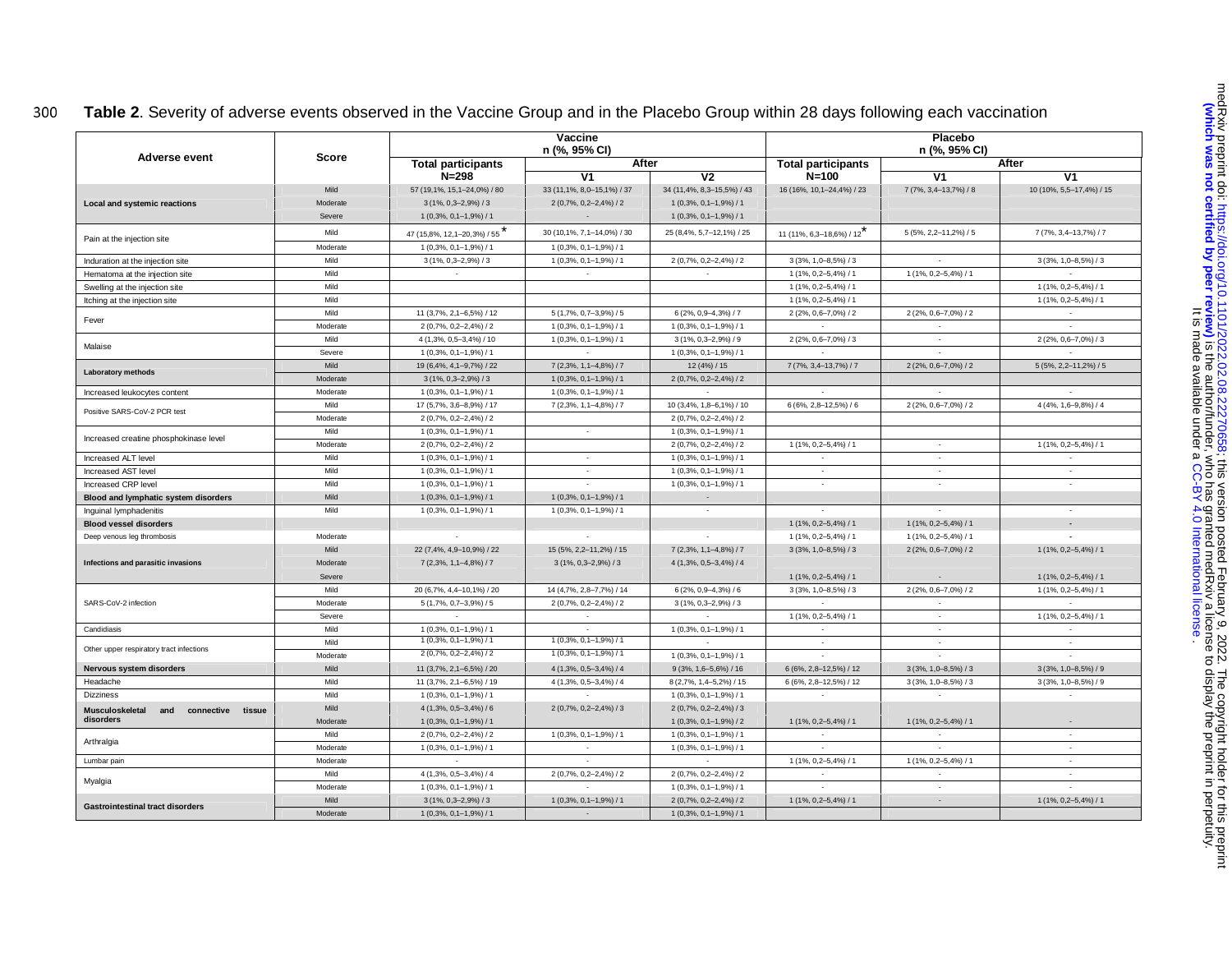| Adverse event                                | Score    | Vaccine<br>n (%, 95% CI)  |                         |                           | Placebo<br>n (%, 95% CI)  |                           |                           |  |
|----------------------------------------------|----------|---------------------------|-------------------------|---------------------------|---------------------------|---------------------------|---------------------------|--|
|                                              |          | <b>Total participants</b> | After                   |                           | <b>Total participants</b> | After                     |                           |  |
|                                              |          | $N = 298$                 | V <sub>1</sub>          | V <sub>2</sub>            | $N = 100$                 | V <sub>1</sub>            | V <sub>1</sub>            |  |
| Diarrhea                                     | Mild     | $1(0,3\%, 0,1-1,9\%)/1$   | $\sim$                  | $1(0,3\%, 0,1-1,9\%)/1$   | 1 (1%, 0, 2-5, 4%) / 1    | $\sim$                    | $1(1\%, 0, 2-5, 4\%) / 1$ |  |
| Pyrosis                                      | Mild     | $1(0,3\%, 0,1-1,9\%)/1$   | $1(0,3\%, 0,1-1,9\%)/1$ |                           |                           | $\sim$                    | $\sim$                    |  |
|                                              | Mild     | $1(0,3\%, 0,1-1,9\%)/1$   |                         | $1(0,3\%, 0,1-1,9\%)/1$   | $\overline{\phantom{a}}$  | $\sim$                    | $\sim$                    |  |
| Nausea                                       | Moderate | $1(0,3\%, 0,1-1,9\%)/1$   | $\sim$                  | $1(0,3\%, 0,1-1,9\%)/1$   | $\overline{\phantom{a}}$  | $\sim$                    | $\overline{\phantom{a}}$  |  |
| <b>Hearing disorders</b>                     | Mild     | $1(0,3\%, 0,1-1,9\%)/1$   | $1(0,3\%, 0,1-1,9\%)/1$ | $\sim$                    |                           |                           |                           |  |
| Ear congestion                               | Mild     | $1(0,3\%, 0,1-1,9\%)/1$   | $1(0,3\%, 0,1-1,9\%)/1$ | $\sim$                    |                           | $\sim$                    | $\sim$                    |  |
| Disorders of<br>respiratory<br>and<br>system | Mild     | $6(2\%, 0.9-4.3\%)/6$     | $2(0,7\%, 0,2-2,4\%)/2$ | $4(1,3\%, 0,5-3,4\%)/4$   | $3(3\%, 1,0-8,5\%)/5$     | $1(1\%, 0.2 - 5.4\%) / 1$ | $2(2\%, 0.6 - 7.0\%) / 4$ |  |
| mediastinal organs                           | Moderate | $1(0,3\%, 0,1-1,9\%)/1$   |                         | $1(0,3\%, 0,1-1,9\%)/1$   |                           |                           |                           |  |
|                                              | Mild     | $1(0,3\%, 0,1-1,9\%)/1$   | $\sim$                  | 1 (0,3%, 0,1-1,9%) / 1    | $1(1\%, 0, 2-5, 4\%)/2$   |                           | $1(1\%, 0, 2-5, 4\%)/2$   |  |
| Throat pain                                  | Moderate | $1(0,3\%, 0,1-1,9\%)/1$   |                         | $1(0,3\%, 0,1-1,9\%)/1$   |                           |                           |                           |  |
| Pain in the oropharynx                       | Mild     | $1(0,3\%, 0,1-1,9\%)/1$   |                         | $1(0,3\%, 0,1-1,9\%)/1$   | $1(1\%, 0, 2-5, 4\%)$ / 1 | $\sim$                    | $1(1\%, 0.2 - 5.4\%) / 1$ |  |
| Cough                                        | Mild     | $1(0,3\%, 0,1-1,9\%)/1$   |                         | $1(0,3\%, 0,1-1,9\%)/1$   | $1(1\%, 0.2 - 5.4\%) / 1$ | $\sim$                    | $1(1\%, 0.2 - 5.4\%) / 1$ |  |
| Impaired sense of smell                      | Mild     | $1(0,3\%, 0,1-1,9\%)/1$   | $1(0,3\%, 0,1-1,9\%)/1$ |                           |                           | $\sim$                    |                           |  |
| Dyspnea                                      | Mild     | $1(0,3\%, 0,1-1,9\%)/1$   | $\sim$                  | $1(0,3\%, 0,1-1,9\%)/1$   | $\sim$                    | $\sim$                    |                           |  |
| Sore throat                                  | Mild     | $1(0,3\%, 0,1-1,9\%)/1$   | $1(0,3\%, 0,1-1,9\%)/1$ | $\sim$                    | $1(1\%, 0, 2-5, 4\%)$ / 1 | $1(1\%, 0.2 - 5.4\%) / 1$ | ٠                         |  |
| <b>Metabolic disorders</b>                   | Mild     | $2(0.7\%, 0.2-2.4\%)$ / 8 |                         | $2(0.7\%, 0.2 - 2.4\%)/8$ | 1 (1%, 0, 2-5, 4%) / 1    |                           | $1(1\%, 0.2 - 5.4\%) / 1$ |  |
|                                              | Moderate | $1(0,3\%, 0,1-1,9\%)/1$   | $\sim$                  | $1(0,3\%, 0,1-1,9\%)/1$   |                           |                           |                           |  |
|                                              | Mild     | $2(0.7\%, 0.2-2.4\%)$ / 8 | $\sim$                  | $2(0.7\%, 0.2 - 2.4\%)/8$ | $1(1\%, 0, 2-5, 4\%)$ / 1 | $\sim$                    | $1(1\%, 0.2 - 5.4\%) / 1$ |  |
| Impaired appetite                            | Moderate | $1(0,3\%, 0,1-1,9\%)/1$   | $\sim$                  | $1(0,3\%, 0,1-1,9\%)/1$   | $\overline{\phantom{a}}$  | $\sim$                    | $\overline{\phantom{a}}$  |  |
| Other                                        | Severe   | $1(0,3\%, 0,1-1,9\%)/1$   | $\sim$                  | $1(0,3\%, 0,1-1,9\%)/1$   |                           |                           |                           |  |
| Death from acute circulatory disorder**      | Severe   | $1(0,3\%, 0,1-1,9\%)/1$   |                         | $1(0,3\%, 0,1-1,9\%)/1$   |                           |                           |                           |  |

301 \* Differences are statistically significant (P<0.05)

302 \*\* Relation to vaccination classified as unlikely by the treating physician

303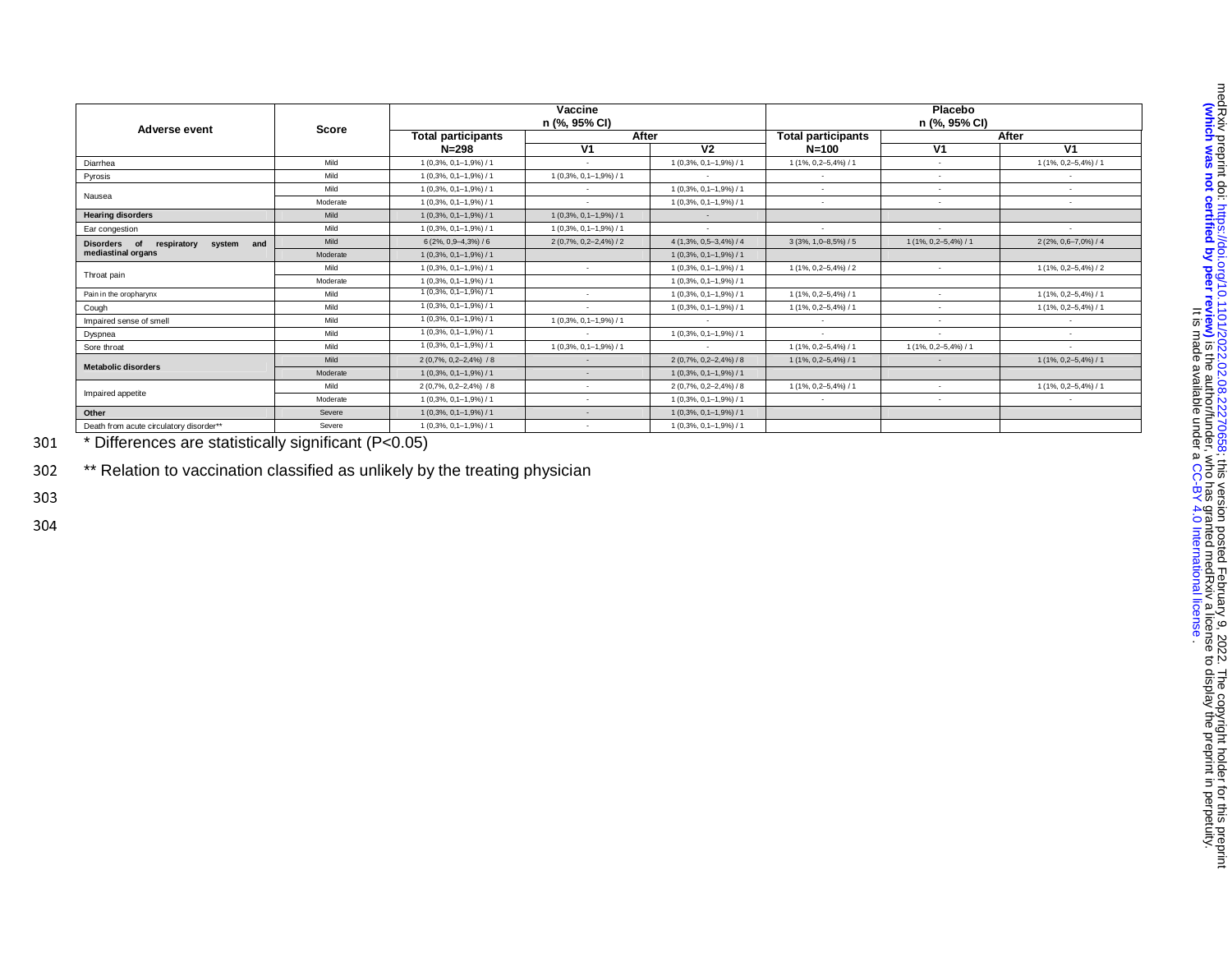#### <sup>305</sup>**Selection of the method of humoral immunity assessment**

306 To determine the optimal method of anti-SARS-CoV-2 humoral immunogenicity assessment we<br>307 compared the neutralizing antibody (nAB) detection rates in NT with two commercial CMIA tests 307 compared the neutralizing antibody (nAB) detection rates in NT with two commercial CMIA tests<br>308 commonly used for the screening of anti-N protein lgG (Architect SARS-CoV-2 lgG. Abbott 308 commonly used for the screening of anti-N protein IgG (Architect SARS-CoV-2 IgG, Abbott<br>309 Diagnostics, USA) and anti-RBD IgG (Access SARS-CoV-2 IgG, Beckman, USA). We used NT and 309 Diagnostics, USA) and anti-RBD IgG (Access SARS-CoV-2 IgG, Beckman, USA). We used NT and<br>310 both CMIA tests to analyze serum samples from all 167 participants (122 from the Vaccine Group and 310 both CMIA tests to analyze serum samples from all 167 participants (122 from the Vaccine Group and<br>311 45 from the Placebo Group) included in Stage 3, obtained at screening and at Days 7, 14, 21, 28 and 311 45 from the Placebo Group) included in Stage 3, obtained at screening and at Days 7, 14, 21, 28 and<br>312 42 after the 1<sup>st</sup> immunization (Table 3). The analysis included both the participants who were anti-42 after the  $1^{\text{st}}$  immunization (Table 3). The analysis included both the participants who were anti-<br>313 SARS-CoV-2 nAB negative (69/122 in Vaccine Group and 28/45 in Placebo Group) and anti-SARS-313 SARS-CoV-2 nAB negative (69/122 in Vaccine Group and 28/45 in Placebo Group) and anti-SARS-<br>314 CoV-2 nAB positive (53/122 in Vaccine Group and 17/45 in Placebo Group) at screening. 314 CoV-2 nAB positive (53/122 in Vaccine Group and 17/45 in Placebo Group) at screening.<br>315 There was no significant correlation between seropositivity rates assessed by NT and CM

- 315 There was no significant correlation between seropositivity rates assessed by NT and CMIA at all time<br>316 points (Table 3). 316 points (Table 3).<br>317
- 

<sup>318</sup>**Table 4**. Percent of participants with detectable anti-SARS-CoV-2 antibodies in NT and CMIA at different time points after the first vaccination

|         | N   | Test                      | Positive (%, 95% CI)                       |                                |                                 |                                                                |                                                                 |                                                          |  |  |
|---------|-----|---------------------------|--------------------------------------------|--------------------------------|---------------------------------|----------------------------------------------------------------|-----------------------------------------------------------------|----------------------------------------------------------|--|--|
| Group   |     |                           | Screening                                  | Day 7                          | Day 14                          | Day 21<br>(7 days after<br>the 2 <sup>nd</sup><br>vaccination) | Day 28<br>(14 days after<br>the 2 <sup>nd</sup><br>vaccination) | Day 42<br>(28 days after<br>the $2^{nd}$<br>vaccination) |  |  |
| Vaccine | 122 | nAB (NT)                  | 53<br>$(43.4, 35.0 -$<br>52.3)             | 68<br>(55.7, 46.9-<br>64.2)    | 92<br>$(75.4, 67.1 -$<br>82.2   | 112<br>$(91.8, 85.6 -$<br>95.5)                                | 112<br>$(91.8, 85.6 -$<br>95.5)                                 | 113<br>$(92.6, 86.6 -$<br>96.1)                          |  |  |
|         | 101 | anti-RBD IgG<br>(Beckman) | 28<br>$(28, 20.1 -$<br>$(37.5)^1$          | 33<br>$(32.7, 24.3 -$<br>42.3) | 43<br>$(42.6, 33.4 -$<br>52.3)  | 44<br>$(44.9, 35.4 -$<br>$(54.8)^2$                            | 47<br>$(46.5, 37.1 -$<br>56.2                                   | 44<br>$(43.6, 34.3 -$<br>53.3)                           |  |  |
|         | 101 | anti-N IgG<br>(Abbot)     | 24<br>$(24, 16.7 -$<br>$33.2$ <sup>1</sup> | 28<br>$(27.7, 19.9 -$<br>37.1) | 34<br>$(33.7, 25.2 -$<br>(43.3) | 43<br>$(43.9, 34.5 -$<br>$(53.7)^2$                            | 57<br>$(56.4, 46.7 -$<br>65.7)                                  | 56<br>$(55.4, 45.7 -$<br>64.8)                           |  |  |
| Placebo | 45  | nAB (NT)                  | 17<br>$(37.8, 25.1 -$<br>52.4)             | 18<br>$(40.0, 27.0 -$<br>54.6) | 19<br>$(42.2, 29.0 -$<br>56.7   | 17<br>$(38.6, 25.7 -$<br>$53.4)^3$                             | 17<br>$(37.8, 25.1 -$<br>52.4)                                  | 18<br>$(40.9, 27.7 -$<br>$(55.6)^3$                      |  |  |
|         | 36  | anti-RBD IgG<br>(Beckman) | 10<br>$(27.8, 15.8 -$<br>44)               | 11<br>$(30.6, 18 -$<br>46.9    | 11<br>$(30.6, 18 -$<br>46.9     | 11<br>$(30.6, 18 - 46.9)$                                      | 11<br>$(30.6, 18 - 46.9)$                                       | 9<br>$(25, 13.8 - 41.1)$                                 |  |  |
|         | 36  | anti-N IgG<br>(Abbot)     | 10<br>$(27.8, 15.8 -$<br>44)               | 10<br>$(27.8, 15.8 -$<br>44)   | 8<br>$(22.2, 11.7-$<br>38.1)    | 9<br>$(25, 13.8 - 41.1)$                                       | 8<br>$(22.2, 11.7 -$<br>38.1)                                   | 8<br>$(22.2, 11.7 -$<br>38.1)                            |  |  |

320  $^{\frac{1}{1}}$  N = 100; <sup>2</sup> N = 98; <sup>3</sup> N = 44

321<br>322

322 Therefore, further in order to assess the sensitivity of commercial CMIA and ELISA tests, serum<br>323 samples from 27 randomly selected participants from the Vaccine Group in Stage 3 who were anti-323 samples from 27 randomly selected participants from the Vaccine Group in Stage 3 who were anti-<br>324 SARS-CoV-2 nAB negative at screening were used to evaluate the correlation between the virus 324 SARS-CoV-2 nAB negative at screening were used to evaluate the correlation between the virus<br>325 neutralization titers in NT and the positivity coefficients in binding antibody detection assays. Two neutralization titers in NT and the positivity coefficients in binding antibody detection assays. Two 326 abovementioned CMIA tests and two ELISA-based tests detecting total antibodies to S trimer<br>327 expressed in eukaryotic system and total antibodies to RBD (SARS-CoV-2-AB total-EIA-BEST, 327 expressed in eukaryotic system and total antibodies to RBD (SARS-CoV-2-AB total-EIA-BEST,<br>328 Vector-Best, Russia and CoronaPass Total kit, Genetico, Russia, respectively) were used (Figure 2). 328 Vector-Best, Russia and CoronaPass Total kit, Genetico, Russia, respectively) were used (Figure 2).<br>329 Both ELISA-based total antibody detection kits showed higher correlation of seropositivity rates and

329 Both ELISA-based total antibody detection kits showed higher correlation of seropositivity rates and<br>330 positivity coefficients with the virus neutralization titers in NT than the CMIA tests. The Vector-Best <sup>330</sup>positivity coefficients with the virus neutralization titers in NT than the CMIA tests. The Vector-Best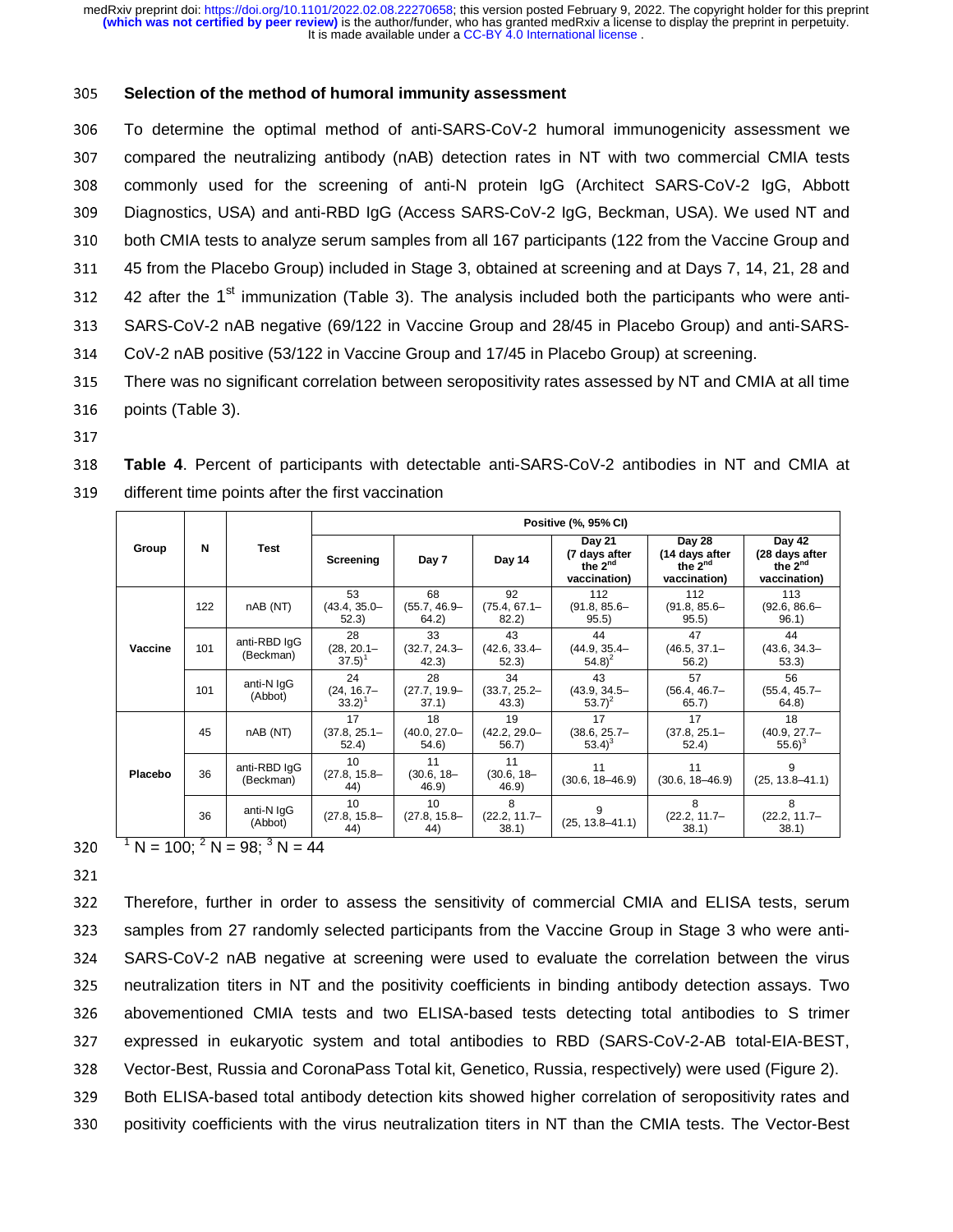It is made available under a CC-BY 4.0 International license. **(which was not certified by peer review)** is the author/funder, who has granted medRxiv a license to display the preprint in perpetuity. medRxiv preprint doi: [https://doi.org/10.1101/2022.02.08.22270658;](https://doi.org/10.1101/2022.02.08.22270658) this version posted February 9, 2022. The copyright holder for this preprint

331 ELISA kit was able to detect total antibodies to S trimer in  $3/27$  participants at Day 14 after the 1<sup>st</sup>

332 immunization (Figure 2B), while virus-neutralizing antibodies in NT (Figure 2A) and total antibodies to

333 RBD (Figure 2C) were detected only from Day 21.<br>334 The analysis of the individual test results showed

334 The analysis of the individual test results showed that in the samples with detectable nAB levels we

335 could see a statistically significant increase in the positivity coefficients in CMIA kits compared with

336 the samples obtained at screening (Figure 3 A,D,E), but the levels were below the "grey zone",

337 indicating insufficient sensitivity of these tests. Thus, we did not find a strong correlation between the

338 Fesults of NT and the results of CMIA and ELISA tests (Figure 3E), and only NT results were used for

339 further calculations of seroconversion rates.

340



341<br>342

342 **Figure 2.** Anti-SARS-CoV-2 antibody levels following immunization of 27 randomly selected 343 participants who were seronegative at screening. nAB titers in NT (A); and positivity coefficients for <sup>344</sup>ELISA and CMIA kits: anti-S trimer total antibodies ELISA (Vector-Best) (B); anti-RBD total antibodi dies 345 ELISA (CoronaPass) (C); anti-RBD IgG CMIA (Beckman) (D); and anti-N IgG CMIA (Abbot) (E). Black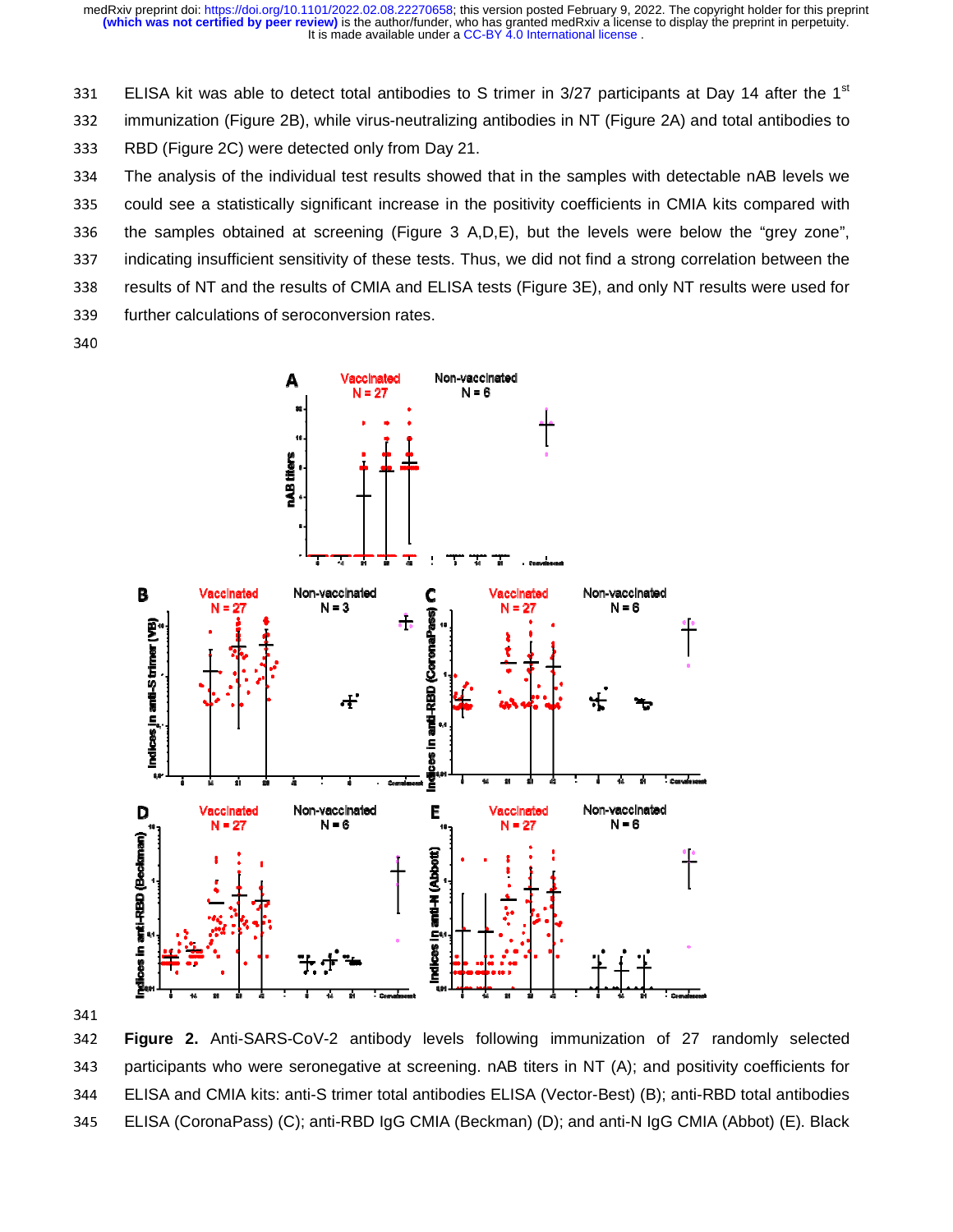346 line – Mean, whiskers – SD. Blue area signifies a positive threshold (grey zone) for each test. Black<br>347 dots represent the results from sera samples from 6 randomly selected participants from Placebo 347 dots represent the results from sera samples from 6 randomly selected participants from Placebo<br>348 Group obtained in the same tests in parallel (with Vector-Best sera from 3 participants were tested). 348 Group obtained in the same tests in parallel (with Vector-Best sera from 3 participants were tested).<br>349 Purple dots represent 4 samples of convalescent sera used as positive controls. 349 Purple dots represent 4 samples of convalescent sera used as positive controls.<br>350

# 350 <sup>351</sup>**CoviVac humoral immunogenicity assessment (NT)**

353 Immunogenicity assessment was separately performed for the participants who were anti-SARS-CoV-<br>354 2 nAB negative (69/122 in Vaccine Group and 28/45 in Placebo Group) or anti-SARS-CoV-2 nAB 354 2 nAB negative (69/122 in Vaccine Group and 28/45 in Placebo Group) or anti-SARS-CoV-2 nAB<br>355 positive (53/122 in Vaccine Group and 17/45 in Placebo Group) at screening. 355 positive (53/122 in Vaccine Group and 17/45 in Placebo Group) at screening.<br>356 Participants with undetectable anti-SARS-CoV-2 antibodies at screening (wi

356 Participants with undetectable anti-SARS-CoV-2 antibodies at screening (with any method) showed<br>357 increasing nAB titers and seroconversion from dav 7 post 1<sup>st</sup> vaccination (Figure 3A). By Dav 7 after 357 increasing nAB titers and seroconversion from day 7 post 1<sup>st</sup> vaccination (Figure 3A). By Day 7 after<br>358 the 2<sup>nd</sup> vaccination (21 days total) the seroconversion rate reached 84.1% and did not decrease the  $2^{nd}$  vaccination (21 days total) the seroconversion rate reached 84.1% and did not decrease<br>359 during the period of observation (until Day 28 post  $2^{nd}$  vaccination, Figure 3B). GMT of nABs peaked during the period of observation (until Day 28 post 2<sup>nd</sup> vaccination, Figure 3B). GMT of nABs peaked at Day 21 after the 1<sup>st</sup> vaccination and did not decrease significantly during the period of observation<br>361 (Figure 3A). Among the participants, who did not have detectable anti-SARS-CoV-2 nAB antibodies at 361 (Figure 3A). Among the participants, who did not have detectable anti-SARS-CoV-2 nAB antibodies at 362 screening, nABs were detected in 0/69 (0%), 15/69 (21.7%), 40/69 (57.9%), 58/69 (84.1%), 59/69 362 screening, nABs were detected in 0/69 (0%), 15/69 (21.7%), 40/69 (57.9%), 58/69 (84.1%), 59/69<br>363 (85.5%) and 60/69 (86.9%) at screening. Davs 7, 14, 21, 28 and 42, respectively. The GMT in positive 363 (85.5%) and 60/69 (86.9%) at screening, Days 7, 14, 21, 28 and 42, respectively. The GMT in positive<br>364 samples at Days 7, 14, 21, 28 and 42 was 1:2, 1:4, 1:10, 1:15 and 1:20, respectively (Figure 3 A, B). 364 samples at Days 7, 14, 21, 28 and 42 was 1:2, 1:4, 1:10, 1:15 and 1:20, respectively (Figure 3 A, B).<br>365 According to the protocol of the clinical trial, seroconversion for participants who had detectabl

365 According to the protocol of the clinical trial, seroconversion for participants who had detectable<br>366 SARS-CoV-2 nABs at screening was defined as 4-fold increase of nAB titers after vaccination 366 SARS-CoV-2 nABs at screening was defined as 4-fold increase of nAB titers after vaccination<br>367 compared to baseline titers. 367 compared to baseline titers.<br>368 Participants who had detect

368 Participants who had detectable antibodies against SARS-CoV-2 at screening showed increased nAB<br>369 titers at days 7 and 14 post 1<sup>st</sup> vaccination. However, after the 2<sup>nd</sup> vaccination the titers did not titers at days 7 and 14 post 1<sup>st</sup> vaccination. However, after the 2<sup>nd</sup> vaccination the titers did not<br>370 increase significantly (Figure 3C). Moreover, vaccination of the participants with lower nAB titers 370 increase significantly (Figure 3C). Moreover, vaccination of the participants with lower nAB titers<br>371 (below 1:256) had a more pronounced effect of titer increase (4-fold and more), whereas we observed 371 (below 1:256) had a more pronounced effect of titer increase (4-fold and more), whereas we observed<br>372 almost no booster effect in participants with high baseline nAB titers (1:512 and above) (Figure 3C). 372 almost no booster effect in participants with high baseline nAB titers (1:512 and above) (Figure 3C).<br>373 Nevertheless, in participants who had nAB titers below 1:256 at screening the rate of 4-fold increase 373 Nevertheless, in participants who had nAB titers below 1:256 at screening the rate of 4-fold increase<br>374 of nAB levels was comparable to the seroconversion rates for participants, who were seronegative at 374 of nAB levels was comparable to the seroconversion rates for participants, who were seronegative at 375 screening (85.2% vs. 86.9%, correspondingly, Figure 3D).

375 screening (85.2% vs. 86.9%, correspondingly, Figure 3D).<br>376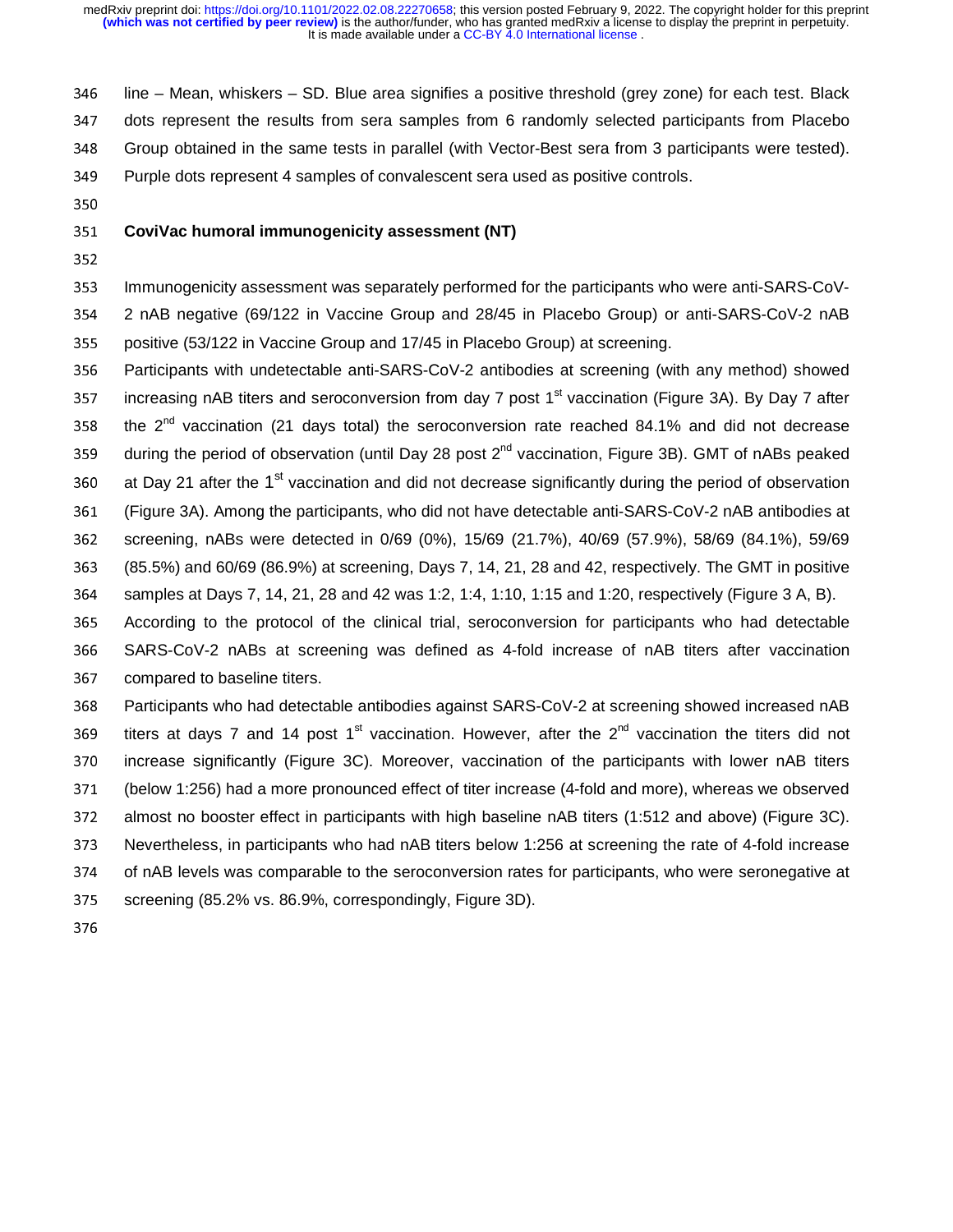It is made available under a CC-BY 4.0 International license. **(which was not certified by peer review)** is the author/funder, who has granted medRxiv a license to display the preprint in perpetuity. medRxiv preprint doi: [https://doi.org/10.1101/2022.02.08.22270658;](https://doi.org/10.1101/2022.02.08.22270658) this version posted February 9, 2022. The copyright holder for this preprint



377<br>378 378 **Figure 3.** Seroconversion rates and SARS-CoV-2 neutralizing antibody (nAB) levels in sera of study 379 participants at different time points post vaccination. SARS-CoV-2 nAB titers (A) and cumulative 380 seroconversion rate (B) in Vaccine Group and Placebo Group participants who were seronegative at 381 screening. SARS-CoV-2 nAB titers fold difference from baseline level (C) and cumulative 382 Seroconversion rate (defined as 4-fold increase in the nAB levels) (D) in Vaccine Group and Placebo 383 Group participants who had detectable nABs at screening at titers <1:256 (N=27), ≤1:256-<1:512<br>
2011 - 2012 - 2012 - 2013 - 2014 - 2015 - 2016 - 2017 - 2018 - 2019 - 2019 - 2019 - 2019 - 2019 - 2019 - 201 384 (N=16) or ≥1:512 (N=10). Black line – Mean, whiskers – SD, \* – titers at Days 14, 21, 28 and 42<br>and the manufacture of the state of the second the manufacture of the state of the state of the state of the s 385 significantly differ from baseline and from Day 7 [p<0.05],  $**$  – the difference between titers at Days 386 14, 21, 28 and 42 is insignificant [p>0.05].<br>387

#### 388 <sup>388</sup>**Cellular immunity assessment**

389 Parameters of cellular immunity were determined for the same 27 randomly selected participants from 390 the Vaccine Group in Stage 3, who were tested during the assessment of the sensitivity of 391 commercial CMIA and ELISA tests. Cellular immune response was assessed in whole blood of the 392 trial participants using QuantiFERON SARS-CoV-2 Starter Set (Qiagen, Germany) by stimulation of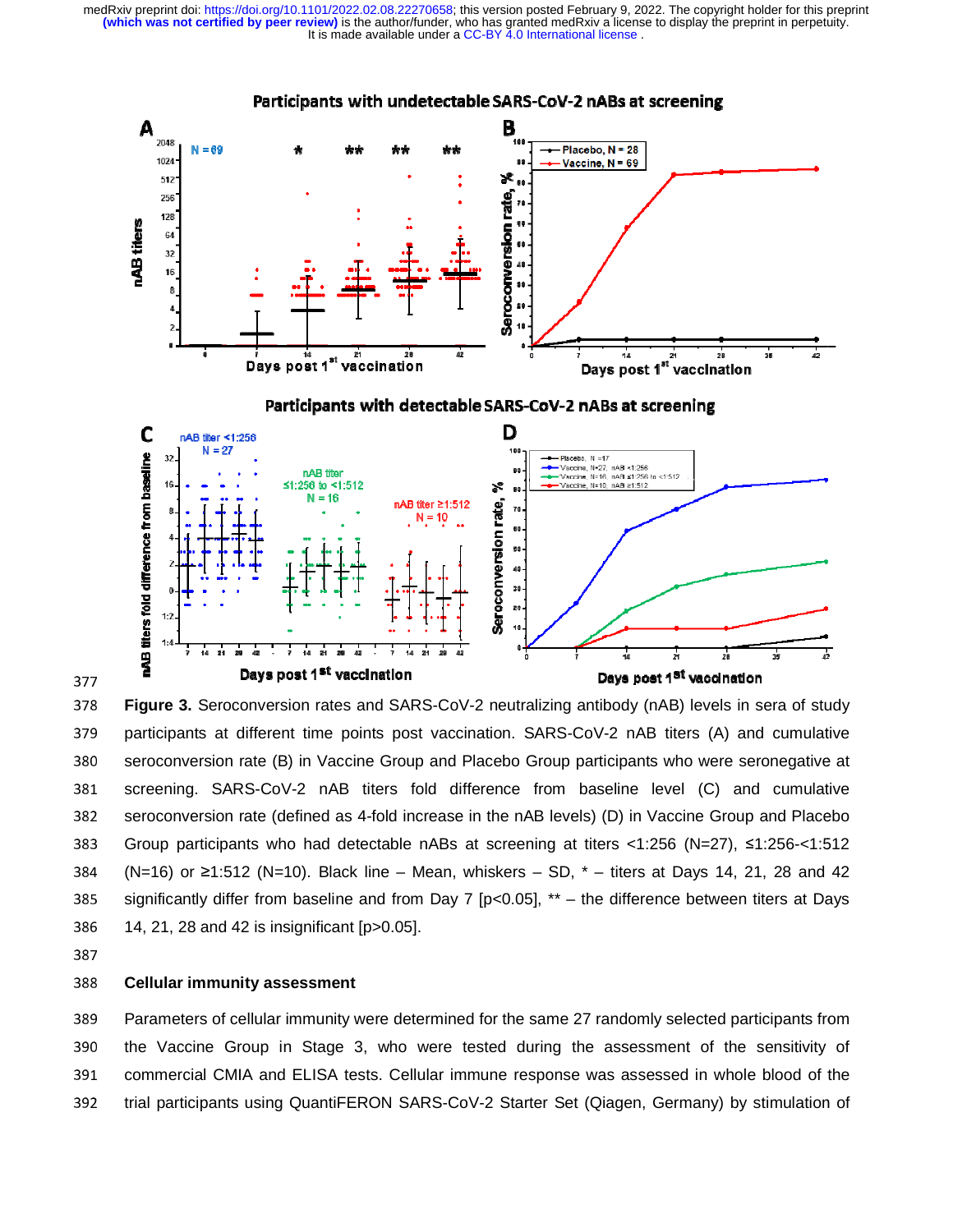393 IFN-γ production by S-protein-specific CD4 and CD4/CD8 T cells using two SARS-CoV-2 S protein<br>394 peptide pools (Aq1 and Aq2, respectively). The data is summarized in Figure 4.

394 peptide pools (Ag1 and Ag2, respectively). The data is summarized in Figure 4.<br>395 Compared to baseline levels, we observed a statistically significant (p<0.0).

395 Compared to baseline levels, we observed a statistically significant (p<0.05) increase of IFN-γ<br>396 production by peptide-stimulated CD4+ cells of vaccinated participants at Days 14 and 21 after the 1<sup>st</sup>

- 996 production by peptide-stimulated CD4+ cells of vaccinated participants at Days 14 and 21 after the 1<sup>st</sup> 397 immunization and a statistically significant increase of combined IFN-y production by stimulated CD4+
- 397 immunization and a statistically significant increase of combined IFN-γ production by stimulated CD4+<br>398 and CD8+ cells at Day 21 after the 2nd immunization, indicating the development of both SARS-CoV-
- 398 and CD8+ cells at Day 21 after the 2nd immunization, indicating the development of both SARS-CoV-<br>399 2 S protein-specific CD4 helper and CD8 cvtotoxic cells.
- 399 2 S protein-specific CD4 helper and CD8 cytotoxic cells.<br>400
- $\mathcal{L}$



401<br>402 <sup>402</sup>**Figure 4.** Anti-SARS-CoV-2 cellular immunity test results for randomly selected participants with 403 undetectable SARS-CoV-2 nAB at screening at different time points post vaccination: A) IFN-gamma<br>404 levels induced by QuantiFERON Ag1; B) IFN-gamma levels induced by QuantiFERON Ag2 404 levels induced by QuantiFERON Ag1; B) IFN-gamma levels induced by QuantiFERON Ag2<br>405 Black line – Mean, whiskers – SD, \* – difference is significant (Mann-Whitney, p<0.05).

405 Black line – Mean, whiskers – SD,  $*$  – difference is significant (Mann-Whitney, p<0.05).<br>406

- 406
- 407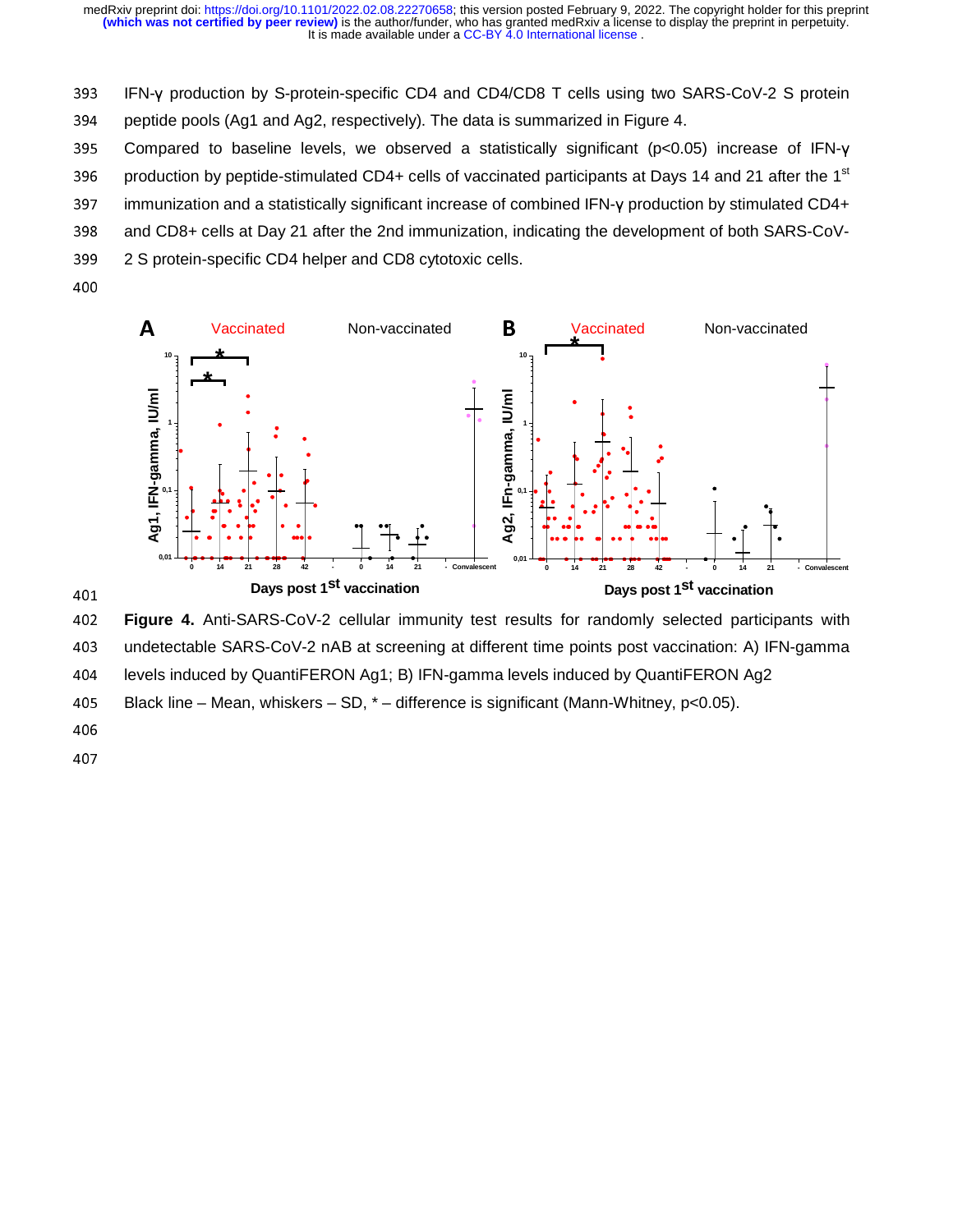#### <sup>408</sup>**DISCUSSION**

<sup>409</sup>According to the WHO, by far 18 inactivated vaccines against COVID-19 have passed Phase I-II 410 clinical trials worldwide, of which five have also passed Phase III trials (WHO, 2021). Successful<br>411 clinical trials of several inactivated vaccines demonstrate that they are highly useful in prevention of 411 clinical trials of several inactivated vaccines demonstrate that they are highly useful in prevention of<br>412 severe COVID-19 cases in the situation of drastic global shortage of the COVID-19 vaccines. 412 severe COVID-19 cases in the situation of drastic global shortage of the COVID-19 vaccines.<br>413 Previously, the Chumakov Center has successfully developed two inactivated vaccines against tick-413 Previously, the Chumakov Center has successfully developed two inactivated vaccines against tick-<br>414 U borne encephalitis and poliomyelitis produced using Vero cells (Piniaeva et al., 2021; Vorovitch et al 414 borne encephalitis and poliomyelitis produced using Vero cells (Piniaeva et al., 2021; Vorovitch et al.,<br>415 2020). Therefore, the development of the COVID-19 vaccine CoviVac was based on established cell 415 2020). Therefore, the development of the COVID-19 vaccine CoviVac was based on established cell<br>416 cultivating platform using previously proven methods. Immunogenicity, safety and protective efficacy 416 cultivating platform using previously proven methods. Immunogenicity, safety and protective efficacy<br>417 of CoviVac has been previously shown in preclinical studies (Kozlovskava et al., 2021). 417 of CoviVac has been previously shown in preclinical studies (Kozlovskaya et al., 2021).<br>418 Here we present the results of a randomized. double-blind. placebo-controlled. multi

418 Here we present the results of a randomized, double-blind, placebo-controlled, multi-center clinical<br>419 trial of the tolerability, safety, and immunogenicity of the inactivated whole virion concentrated purified 419 trial of the tolerability, safety, and immunogenicity of the inactivated whole virion concentrated purified<br>420 coronavirus vaccine CoviVac in adult volunteers aged 18-60. 420 coronavirus vaccine CoviVac in adult volunteers aged 18-60.<br>421 Overall. starting from October 3. 2020. 498 volunteers were

421 Overall, starting from October 3, 2020, 498 volunteers were screened for eligibility at three clinical<br>422 sites and 400 volunteers aged 18-60 vears were enrolled in the study. All participants were <sup>422</sup>sites and 400 volunteers aged 18-60 years were enrolled in the study. All participants were 423 randomized into 2 groups: 300 participants were assigned to receive the vaccine and 100 participants<br>424 vere assigned to receive placebo (2 injections, 0.5 ml, 14 days interval for both the vaccine and 424 were assigned to receive placebo (2 injections, 0.5 ml, 14 days interval for both the vaccine and 425 placebo). 425 placebo).<br>426 The studi

426 The studied vaccine has shown good tolerability and safety. No deaths, serious adverse events, or<br>427 other significant AEs related to vaccination have been reported. The most common AE in the Vaccine 427 other significant AEs related to vaccination have been reported. The most common AE in the Vaccine<br>428 Group was pain at the injection site. It was registered in the Placebo Group as well, but was 428 Group was pain at the injection site. It was registered in the Placebo Group as well, but was<br>429 significantly less common (P<0.05). One participant (0.3%, 0.1–1.9 95% CI) from the Vaccine Group 429 significantly less common (P<0.05). One participant (0.3%, 0.1–1.9 95% CI) from the Vaccine Group<br>430 died at Dav 29 of the observation period as a result of acute circulatory disorder. which was not 430 died at Day 29 of the observation period as a result of acute circulatory disorder, which was not<br>431 Frelated to the tested vaccine. Autopsy examination revealed signs of chronic mild hepatitis, pre-431 related to the tested vaccine. Autopsy examination revealed signs of chronic mild hepatitis, pre-<br>432 existing stromal cardiosclerosis and dilated cardiomyopathy manifested by myocardial hypertrophy, 432 existing stromal cardiosclerosis and dilated cardiomyopathy manifested by myocardial hypertrophy,<br>433 which were undetectable by the methods used at pre-vaccination screening. which were undetectable by the methods used at pre-vaccination screening.

434 For immunogenicity screening we first assessed the sensitivity of two CMIA used for the detection of<br>435 anti-SARS-CoV-2 IgG to N and S proteins and two ELISA kits widely used in the diagnostics of 435 anti-SARS-CoV-2 IgG to N and S proteins and two ELISA kits widely used in the diagnostics of<br>436 SARS-CoV-2 infection, to estimate if their sensitivity is sufficient to detect the post-vaccination 436 SARS-CoV-2 infection, to estimate if their sensitivity is sufficient to detect the post-vaccination<br>437 antibodies. There was no significant correlation between seropositivity rates assessed by 437 antibodies. There was no significant correlation between seropositivity rates assessed by<br>438 neutralization-test (NT) and CMIA (Table 3), although we-could-see-a-statistically-significant-increase 438 neutralization test (NT) and CMIA (Table 3), although we could see a statistically significant increase<br>439 in the positivity indices in vaccinated participants who were seronegative at screening. This 439 in the positivity indices in vaccinated participants who were seronegative at screening. This<br>440 observation could have several explanations: (1) as the vaccine contains S trimers, nABs can form 440 observation could have several explanations: (1) as the vaccine contains S trimers, nABs can form<br>441 against other parts of S, not only RBD, (for example, to neutralizing antibody binding domain, 1-319 441 against other parts of S, not only RBD, (for example, to neutralizing antibody binding domain, 1-319<br>442 aa), or to nonlinear antigen sites, so, anti-RBD test systems (Beckman) cannot detect them; (2) the 442 aa), or to nonlinear antigen sites, so, anti-RBD test systems (Beckman) cannot detect them; (2) the<br>443 vaccine contains N protein, but in lower quantities than is produced during SARS-CoV-2 infection, so vaccine contains N protein, but in lower quantities than is produced during SARS-CoV-2 infection, so<br>444 anti-N test systems (Abbott) cannot detect them; (3) both CMIA tests measure IgG levels, when, 444 anti-N test systems (Abbott) cannot detect them; (3) both CMIA tests measure IgG levels, when,<br>445 technically, nABs can belong to other classes. As compared to CMIA tests, both ELISA-based technically, nABs can belong to other classes. As compared to CMIA tests, both ELISA-based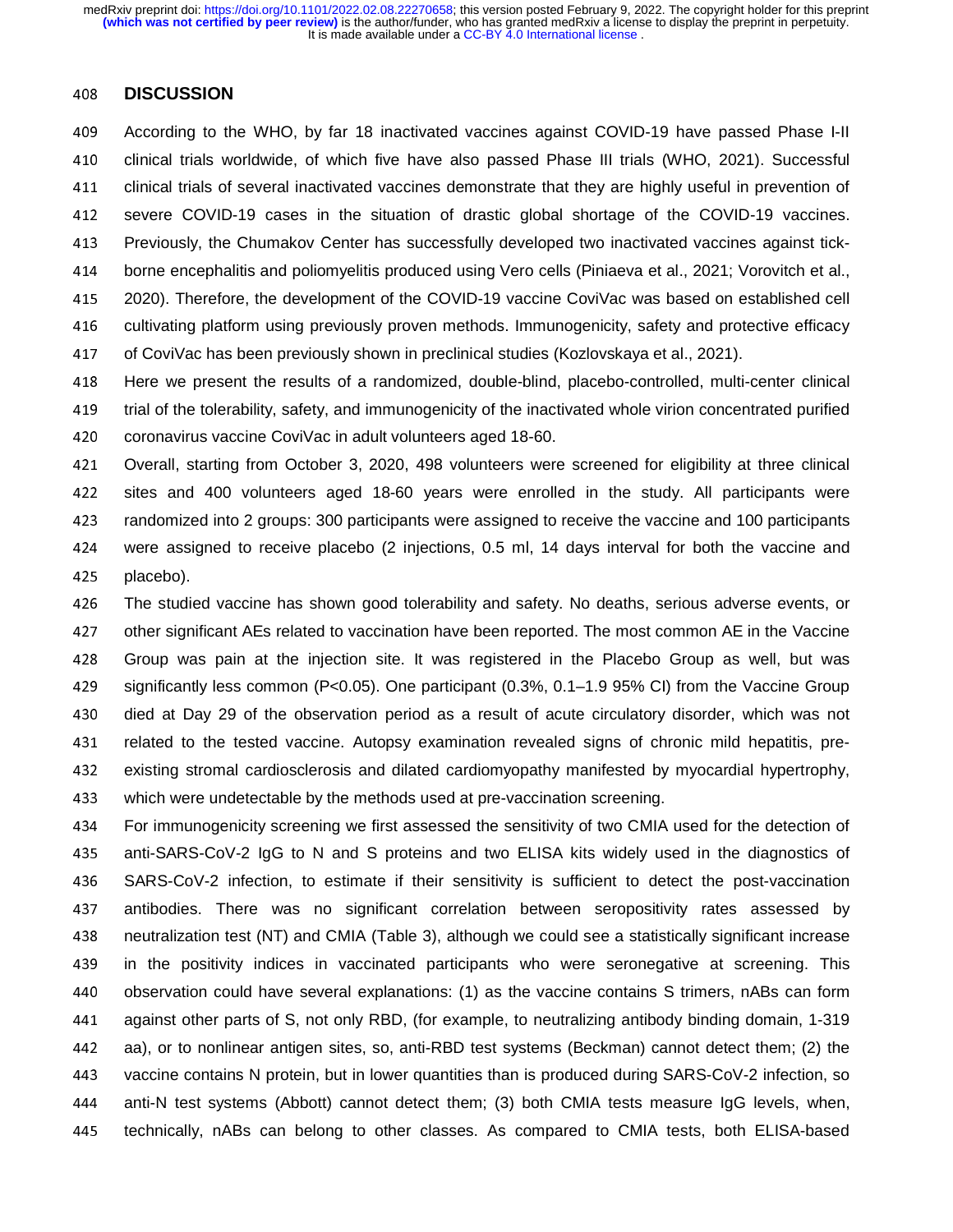446 antibody detection kits showed higher correlation of seropositivity rates with NT results. Based on<br>447 these observations, only NT results were used for further calculations of seroconversion rates.

447 these observations, only NT results were used for further calculations of seroconversion rates.<br>448 In total. immunogenicity assessment was performed by NT in 167 volunteers (122 in Vaccine 448 In total, immunogenicity assessment was performed by NT in 167 volunteers (122 in Vaccine Group<br>449 and 45 in Placebo Group) separately for the participants who were anti-SARS-CoV-2 nAB negative

449 and 45 in Placebo Group) separately for the participants who were anti-SARS-CoV-2 nAB negative<br>450 (69/122 in Vaccine Group and 28/45 in Placebo Group) or anti-SARS-CoV-2 nAB positive (53/122 in

450 (69/122 in Vaccine Group and 28/45 in Placebo Group) or anti-SARS-CoV-2 nAB positive (53/122 in<br>451 Vaccine Group and 17/45 in Placebo Group) at screening.

451 Vaccine Group and 17/45 in Placebo Group) at screening.<br>452 At Dav 42 after the 1<sup>st</sup> immunization the seroconversion ra

At Day 42 after the 1<sup>st</sup> immunization the seroconversion rate in participants who were seronegative at 453<br>453 Screening was 86.9% with average the nAB GMT of 1:20. However, these nAB levels are above the

453 screening was 86.9% with average the nAB GMT of 1:20. However, these nAB levels are above the<br>454 estimated levels providing protection from symptomatic SARS-CoV-2 infection (Khoury et al., 2021),

454 estimated levels providing protection from symptomatic SARS-CoV-2 infection (Khoury et al., 2021), 455 further protectivity assessment must be performed in Phase III trials.

455 further protectivity assessment must be performed in Phase III trials.<br>456 Several studies have shown that antibody responses generated

456 Several studies have shown that antibody responses generated both after vaccination and after<br>457 SARS-CoV-2 infection can decrease significantly over time (Cho et al., 2021: Prévost et al., 2020: 457 SARS-CoV-2 infection can decrease significantly over time (Cho et al., 2021; Prévost et al., 2020;<br>458 Wang et al., 2020), which would require boosting immunizations in the long term. In this study we 458 Wang et al., 2020), which would require boosting immunizations in the long term. In this study we<br>459 show the results of CoviVac immunization in participants with pre-existing anti-SARS-CoV-2 459 show the results of CoviVac immunization in participants with pre-existing anti-SARS-CoV-2<br>460 antibodies. 460 antibodies.<br>461 In this stud

461 In this study 'seroconversion' for the participants who were seropositive at screening was defined as<br>462 4-fold increase in nAB titers compared to baseline. The seroconversion rate for the participants who 462 4-fold increase in nAB titers compared to baseline. The seroconversion rate for the participants who were<br>463 had NT titers in NT below 1:256 at screening was comparable to that for participants who were 463 had NT titers in NT below 1:256 at screening was comparable to that for participants who were<br>464 seronegative at screening (85.2% and 86.9%, respectively), while in the participants with nAB titers 464 seronegative at screening (85.2% and 86.9%, respectively), while in the participants with nAB titers<br>465 >1:256 the seroconversion rate did not exceed 45%. For the participants who were seropositive at 165 >1:256 the seroconversion rate did not exceed 45%. For the participants who were seropositive at<br>466 screening the 2nd immunization did not lead to a further significant increase in NT titers. Both facts 466 screening the 2nd immunization did not lead to a further significant increase in NT titers. Both facts<br>467 signify that there is a maximum level of antibodies against SARS-CoV-2, which human immune 467 signify that there is a maximum level of antibodies against SARS-CoV-2, which human immune<br>468 system can produce, and further antigen addition is useless. 468 system can produce, and further antigen addition is useless.<br>469 The cellular immune response was assessed based on th

469 The cellular immune response was assessed based on the production of IFN-γ by the CD4+ and<br>470 CD8+ lymphocytes after stimulation with SARS-CoV-2 S-protein peptide pools. Compared to baseline 470 CD8+ lymphocytes after stimulation with SARS-CoV-2 S-protein peptide pools. Compared to baseline<br>471 Levels, we observed a statistically significant (p<0.05) increase of IFN-y production by peptide-471 levels, we observed a statistically significant (p<0.05) increase of IFN-γ production by peptide-<br>472 stimulated CD4+ cells in vaccinated participants at Days 14 and 21 after the 1<sup>st</sup> immunization and a stimulated CD4+ cells in vaccinated participants at Days 14 and 21 after the 1<sup>st</sup> immunization and a<br>473 statistically significant increase of combined IFN-y production by stimulated CD4+ and CD8+ cells at 473 statistically significant increase of combined IFN-γ production by stimulated CD4+ and CD8+ cells at 474 Day 21 after the 2nd immunization.

474 Day 21 after the 2nd immunization.<br>475 In conclusion, inactivated vaccine 475 In conclusion, inactivated vaccine CoviVac has shown good tolerability and safety, with 86.9% NT<br>476 Seroconversion rates in participants, who were seronegative at screening. In participants who were 476 seroconversion rates in participants, who were seronegative at screening. In participants who were<br>477 seropositive at screening and had nAB titers below 1:256. a single immunization lead to a 4-fold 477 seropositive at screening and had nAB titers below 1:256, a single immunization lead to a 4-fold<br>478 increase in nAB levels in 85.2% cases. These findings indicate that CoviVac can be successfully used 478 increase in nAB levels in 85.2% cases. These findings indicate that CoviVac can be successfully used<br>479 both for primary immunization in two-dose regimen and for booster immunization as a single dose in 479 both for primary immunization in two-dose regimen and for booster immunization as a single dose in<br>480 individuals with reduced neutralizing antibody levels. 480 individuals with reduced neutralizing antibody levels.<br>481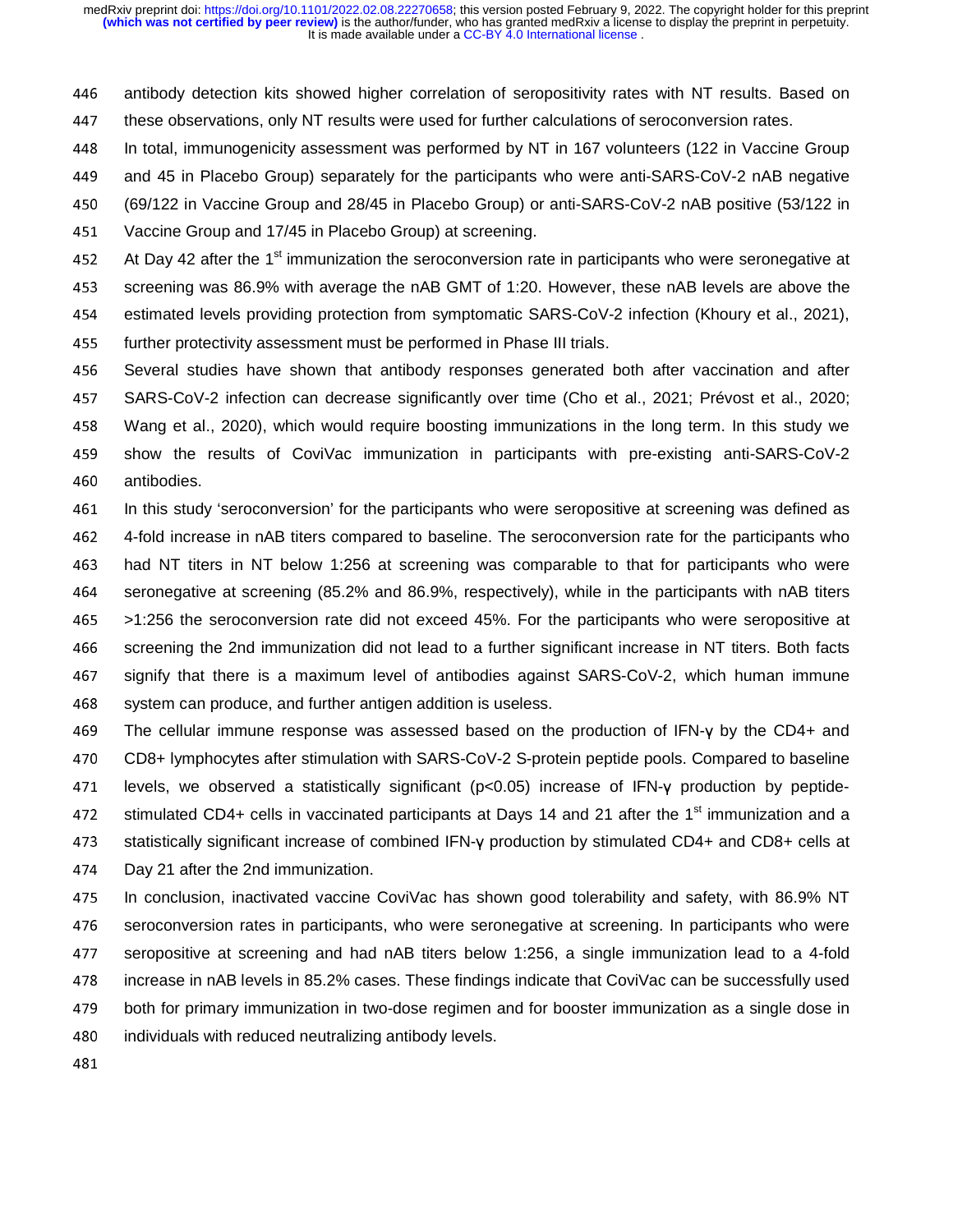## <sup>482</sup>**ACKNOWLEDGMENTS**

483 We would like to thank the study participants, the staff of the Research Centres, members of the test<br>484 management groups, and the staff of Research and Development department of the Chumakov FSC 484 management groups, and the staff of Research and Development department of the Chumakov FSC<br>485 R&D IBP RAS and particularly Vladislav Vasilenko, Konstantin Kaa, Zhad Mazhed, Saglara 485 R&D IBP RAS and particularly Vladislav Vasilenko, Konstantin Kaa, Zhad Mazhed, Saglara<br>486 Sandzhieva, Irina Tcelykh for their contribution in the development of vaccine production process; and 486 Sandzhieva, Irina Tcelykh for their contribution in the development of vaccine production process; and 487<br>487 Aleksandra Kartseva for help in organizing clinical studies. Aleksandra Kartseva for help in organizing clinical studies.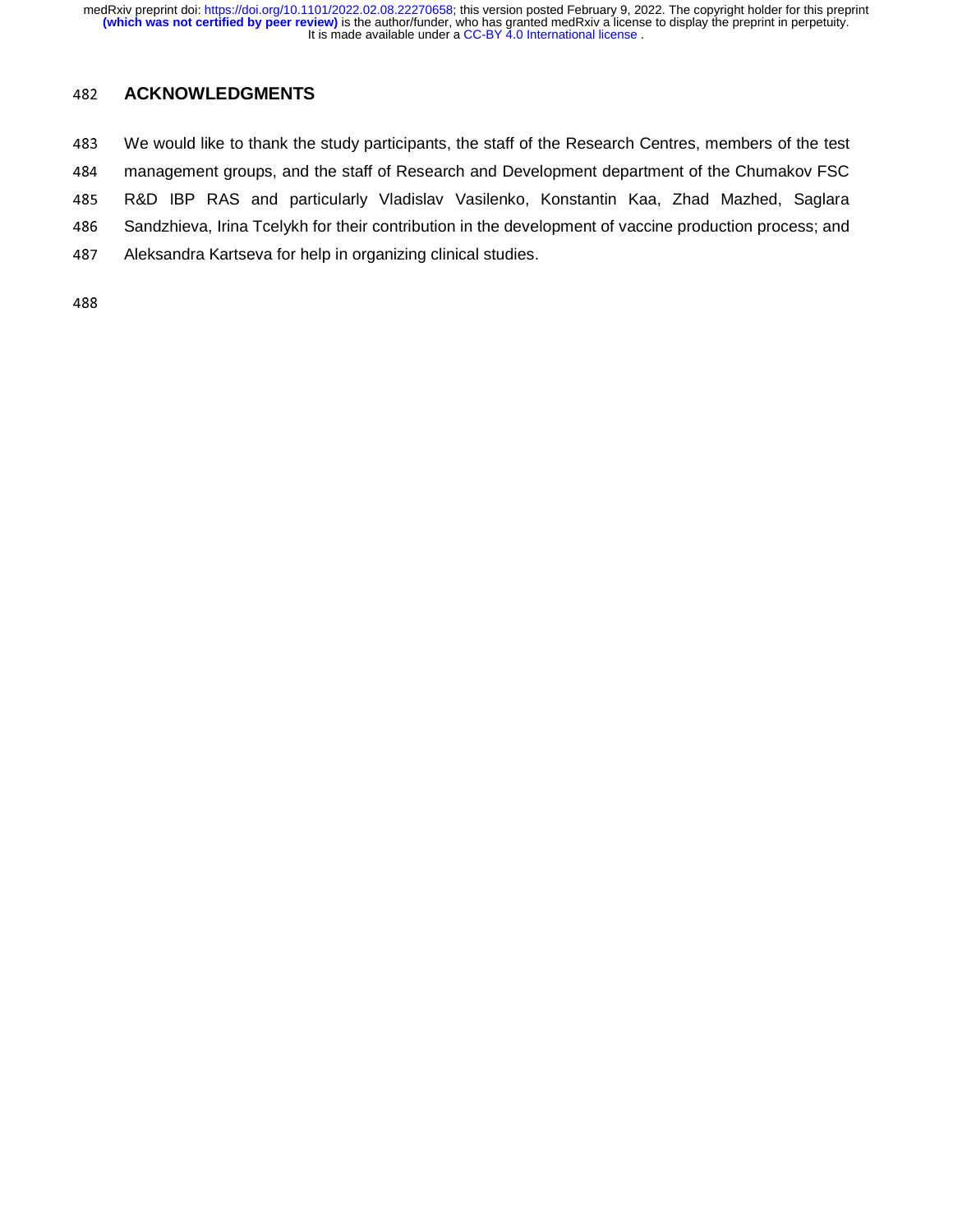## <sup>489</sup>**REFERENCES**

<sup>490</sup>Al Kaabi, N., Zhang, Y., Xia, S., Yang, Y., Al Qahtani, M. M., Abdulrazzaq, N., … Yang, X. (2021). 491 Effect of 2 Inactivated SARS-CoV-2 Vaccines on Symptomatic COVID-19 Infection in Adults: A<br>492 Randomized Clinical Trial. JAMA, 326(1), 35–45. https://doi.org/10.1001/JAMA.2021.8565 <sup>492</sup>Randomized Clinical Trial. *JAMA*, *326*(1), 35–45. https://doi.org/10.1001/JAMA.2021.8565 493 Baden, L. R., El Sahly, H. M., Essink, B., Kotloff, K., Frey, S., Novak, R., … Zaks, T. (2021). Efficacy<br>494 and Safety of the mRNA-1273 SARS-CoV-2 Vaccine. New England Journal of Medicine. 384(5). <sup>494</sup>and Safety of the mRNA-1273 SARS-CoV-2 Vaccine. *New England Journal of Medicine*, *384*(5), 495 403–416. https://doi.org/10.1056/NEJMOA2035389/SUPPL\_FILE/NEJMOA2035389\_DATA-<sup>496</sup>SHARING.PDF 497 Cho, A., Muecksch, F., Schaefer-Babajew, D., Wang, Z., Finkin, S., Gaebler, C., … Nussenzweig, M.<br>498 C. (2021). Anti-SARS-CoV-2 receptor-binding domain antibody evolution after mRNA 498 C. (2021). Anti-SARS-CoV-2 receptor-binding domain antibody evolution after mRNA<br>499 vaccination. Nature 2021. 1–6. https://doi.org/10.1038/s41586-021-04060-7 <sup>499</sup>vaccination. *Nature 2021*, 1–6. https://doi.org/10.1038/s41586-021-04060-7 500 Crawford, K. H. D., Dingens, A. S., Eguia, R., Wolf, C. R., Wilcox, N., Logue, J. K., ... Bloom, J. D.<br>501 (2021). Dynamics of Neutralizing Antibody Titers in the Months After Severe Acute Respirator 501 (2021). Dynamics of Neutralizing Antibody Titers in the Months After Severe Acute Respiratory<br>502 Syndrome Coronavirus 2 Infection. The Journal of Infectious Diseases. 223(2). 197–205. 502 Syndrome Coronavirus 2 Infection. *The Journal of Infectious Diseases*, 223(2), 197–205.<br>503 https://doi.org/10.1093/INFDIS/JIAA618 503 https://doi.org/10.1093/INFDIS/JIAA618<br>504 Ella, R., Reddy, S., Blackwelder, W., Potdar, <sup>504</sup>Ella, R., Reddy, S., Blackwelder, W., Potdar, V., Yadav, P., Sarangi, V., … Vadrevu, K. M. (2021). 505 Efficacy, safety, and lot-to-lot immunogenicity of an inactivated SARS-CoV-2 vaccine (BBV152):<br>506 interim results of a randomised. double-blind. controlled. phase 3 trial. The Lancet. 506 interim results of a randomised, double-blind, controlled, phase 3 trial. *The Lancet.*<br>507 https://doi.org/10.1016/s0140-6736(21)02000-6 507 https://doi.org/10.1016/s0140-6736(21)02000-6<br>508 Fadlyana, E., Rusmil, K., Tarigan, R., Rahmadi, A. R. 508 Fadlyana, E., Rusmil, K., Tarigan, R., Rahmadi, A. R., Prodjosoewojo, S., Sofiatin, Y., ...<br>509 Kartasasmita, C. B. (2021). A phase III, observer-blind, randomized, placebo-control 509 Kartasasmita, C. B. (2021). A phase III, observer-blind, randomized, placebo-controlled study of<br>510 the efficacy, safety, and immunogenicity of SARS-CoV-2 inactivated vaccine in healthy adults 510 the efficacy, safety, and immunogenicity of SARS-CoV-2 inactivated vaccine in healthy adults<br>511 aged 18–59 vears: An interim analysis in Indonesia. Vaccine. 39(44). 6520–6528. 511 aged 18–59 years: An interim analysis in Indonesia. *Vaccine*, *39*(44), 6520–6528.<br>512 https://doi.org/10.1016/j.vaccine.2021.09.052 512 https://doi.org/10.1016/j.vaccine.2021.09.052<br>513 Falsey, A. R., Sobieszczyk, M. E., Hirsch, I., Sprou 513 Falsey, A. R., Sobieszczyk, M. E., Hirsch, I., Sproule, S., Robb, M. L., Corey, L., … Gonzalez-Lopez,<br>514 A. (2021). Phase 3 Safety and Efficacy of AZD1222 (ChAdOx1 nCoV-19) Covid-19 Vaccine. 514 A. (2021). Phase 3 Safety and Efficacy of AZD1222 (ChAdOx1 nCoV-19) Covid-19 Vaccine.<br>515 New England Journal of Medicine. <sup>515</sup>*New England Journal of Medicine*. 516 https://doi.org/10.1056/NEJMOA2105290/SUPPL\_FILE/NEJMOA2105290\_DATA-517 SHARING.PDF<br>518 Heath. P. T.. Galiza. 518 Heath, P. T., Galiza, E. P., Baxter, D. N., Boffito, M., Browne, D., Burns, F., ... Toback, S. (2021).<br>519 Safety and Efficacy of NVX-CoV2373 Covid-19 Vaccine. New England Journal of Medicine. 519 Safety and Efficacy of NVX-CoV2373 Covid-19 Vaccine. *New England Journal of Medicine*,<br>520 385(13), 1172–1183. <sup>520</sup>*385*(13), 1172–1183. 521 https://doi.org/10.1056/NEJMOA2107659/SUPPL\_FILE/NEJMOA2107659\_DATA-522 SHARING.PDF<br>523 Khoury, D. S., Crome 523 Khoury, D. S., Cromer, D., Reynaldi, A., Schlub, T. E., Wheatley, A. K., Juno, J. A., ... Davenport, M.<br>524 P. (2021). Neutralizing antibody levels are highly predictive of immune protection from 524 P. (2021). Neutralizing antibody levels are highly predictive of immune protection from<br>525 symptomatic SARS-CoV-2 infection. Nature Medicine, 27(7), 1205–1211. 525 symptomatic SARS-CoV-2 infection. *Nature Medicine*, 27(7), 1205–1211.<br>526 https://doi.org/10.1038/S41591-021-01377-8 <sup>526</sup>https://doi.org/10.1038/S41591-021-01377-8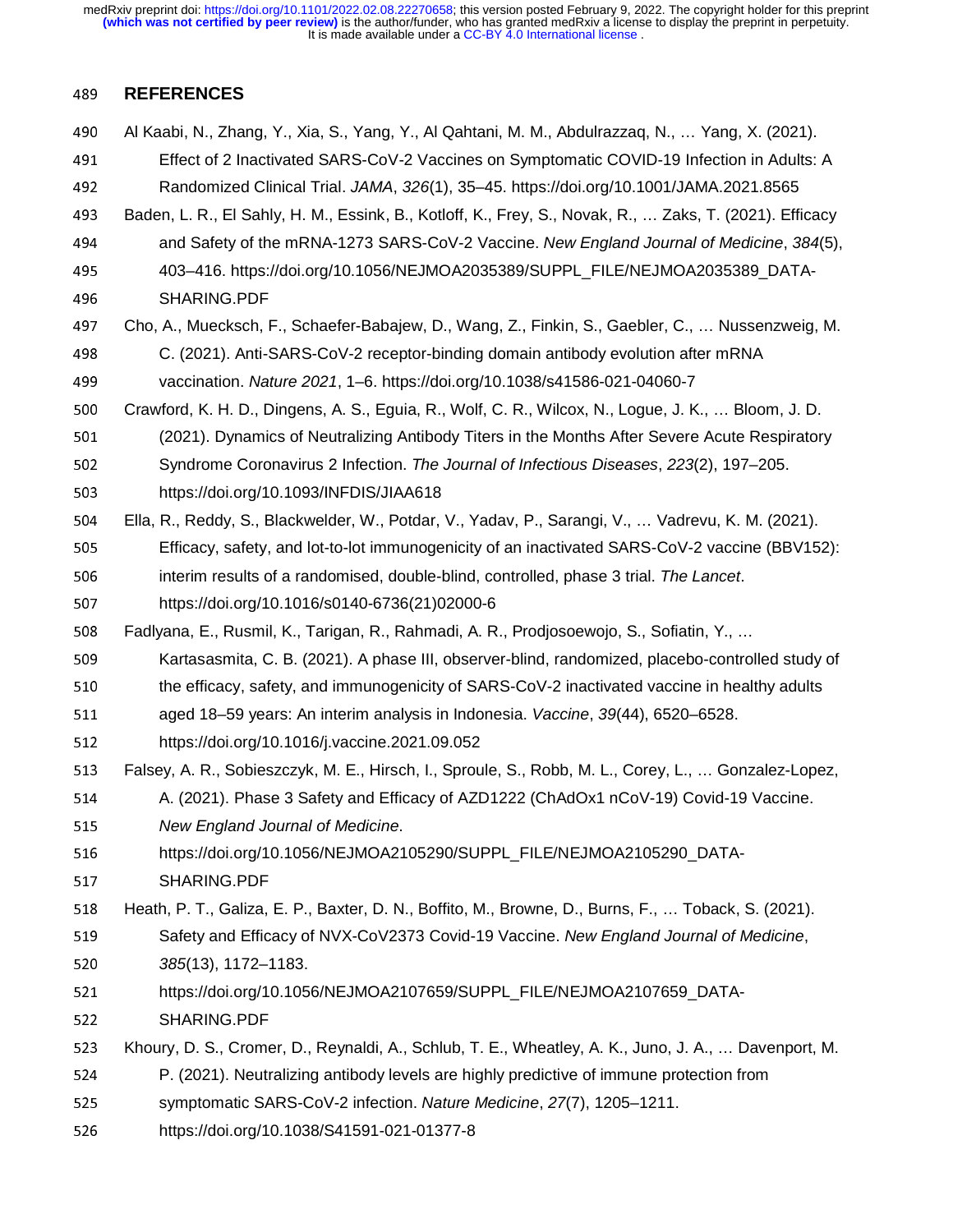527 Kozlovskaya, L. I., Piniaeva, A. N., Ignatyev, G. M., Gordeychuk, I. V., Volok, V. P., Rogova, Y. V., …<br>528 Sahamukhametov, A. A. (2021). Long-term humoral immunogenicity, safety and protective efficacy 528 Ishmukhametov, A. A. (2021). Long-term humoral immunogenicity, safety and protective efficacy<br>529 of inactivated vaccine against COVID-19 (CoviVac) in preclinical studies. *Emerging Microbes* 529 of inactivated vaccine against COVID-19 (CoviVac) in preclinical studies. *Emerging Microbes S30* and *Infections. 10*(1). 1790–1806. https://doi.org/10.1080/22221751.2021.1971569 <sup>530</sup>*and Infections*, *10*(1), 1790–1806. https://doi.org/10.1080/22221751.2021.1971569 531 Levin, E. G., Lustig, Y., Cohen, C., Fluss, R., Indenbaum, V., Amit, S., ... Regev-Yochay, G. (2021).<br>532 Vaning Immune Humoral Response to BNT162b2 Covid-19 Vaccine over 6 Months. New 532 Waning Immune Humoral Response to BNT162b2 Covid-19 Vaccine over 6 Months. *New 533* Enaland Journal of Medicine. <sup>533</sup>*England Journal of Medicine*. 534 https://doi.org/10.1056/NEJMOA2114583/SUPPL\_FILE/NEJMOA2114583\_DATA-535 SHARING.PDF<br>536 Logunov, D. Y., Dolz 536 Logunov, D. Y., Dolzhikova, I. V., Shcheblyakov, D. V., Tukhvatulin, A. I., Zubkova, O. V., 537 Dzharullaeva. A. S., ... Gintsburg. A. L. (2021). Safety and efficacy of an rAd26 and r 537 Dzharullaeva, A. S., ... Gintsburg, A. L. (2021). Safety and efficacy of an rAd26 and rAd5 vector-<br>538 based heterologous prime-boost COVID-19 vaccine: an interim analysis of a randomised 538 based heterologous prime-boost COVID-19 vaccine: an interim analysis of a randomised<br>539 controlled phase 3 trial in Russia. The Lancet, 397(10275), 671–681. 539 controlled phase 3 trial in Russia. *The Lancet*, *397*(10275), 671–681.<br>540 https://doi.org/10.1016/S0140-6736(21)00234-8/ATTACHMENT/5B39 540 https://doi.org/10.1016/S0140-6736(21)00234-8/ATTACHMENT/5B392723-A191-4FD1-B36A-541 F0B5603CA1DD/MMC1.PDF<br>542 Piniaeva. A.. Ignatvev. G.. Kozlovs 542 Piniaeva, A., Ignatyev, G., Kozlovskaya, L., Ivin, Y., Kovpak, A., Ivanov, A., … Ishmukhametov, A.<br>543 (2021). Immunogenicity and Safety of Inactivated Sabin-Strain Polio Vaccine "PoliovacSin": 543 (2021). Immunogenicity and Safety of Inactivated Sabin-Strain Polio Vaccine "PoliovacSin":<br>544 Clinical Trials Phase I and II. Vaccines, 9(6). https://doi.org/10.3390/VACCINES9060565 <sup>544</sup>Clinical Trials Phase I and II. *Vaccines*, *9*(6). https://doi.org/10.3390/VACCINES9060565 545 Polack, F. P., Thomas, S. J., Kitchin, N., Absalon, J., Gurtman, A., Lockhart, S., … Gruber, W. C.<br>546 (2020). Safety and Efficacy of the BNT162b2 mRNA Covid-19 Vaccine. New England Journa <sup>546</sup>(2020). Safety and Efficacy of the BNT162b2 mRNA Covid-19 Vaccine. *New England Journal of*  <sup>547</sup>*Medicine*, *383*(27), 2603–2615. 548 https://doi.org/10.1056/NEJMOA2034577/SUPPL\_FILE/NEJMOA2034577\_PROTOCOL.PDF<br>549 Prévost, J., Gasser, R., Beaudoin-Bussières, G., Richard, J., Duerr, R., Laumaea, A., ... Finzi, A. 549 Prévost, J., Gasser, R., Beaudoin-Bussières, G., Richard, J., Duerr, R., Laumaea, A., … Finzi, A.<br>550 (2020). Cross-Sectional Evaluation of Humoral Responses against SARS-CoV-2 Spike. Cell <sup>550</sup>(2020). Cross-Sectional Evaluation of Humoral Responses against SARS-CoV-2 Spike. *Cell*  <sup>551</sup>*Reports. Medicine*, *1*(7). https://doi.org/10.1016/J.XCRM.2020.100126 552 Vorovitch, M. F., Grishina, K. G., Volok, V. P., Chernokhaeva, L. L., Grishin, K. V., Karganova, G. G., St<br>553 8. Ishmukhametov, A. A. (2020). Evervac: phase I/II study of immunogenicity and safety of a new 553 8 Ishmukhametov, A. A. (2020). Evervac: phase I/II study of immunogenicity and safety of a new<br>554 adiuvant-free TBE vaccine cultivated in Vero cell culture. *Human Vaccines &* 554 adjuvant-free TBE vaccine cultivated in Vero cell culture. *Human Vaccines &* <br>555 *Immunotherapeutics*, 16(9), 2123–2130. https://doi.org/10.1080/21645515.20 <sup>555</sup>*Immunotherapeutics*, *16*(9), 2123–2130. https://doi.org/10.1080/21645515.2020.1757990 556 Wang, X., Guo, X., Xin, Q., Pan, Y., Hu, Y., Li, J., ... Wang, Q. (2020). Neutralizing Antibody<br>557 Responses to Severe Acute Respiratory Syndrome Coronavirus 2 in Coronavirus Diseas 557 Responses to Severe Acute Respiratory Syndrome Coronavirus 2 in Coronavirus Disease 2019<br>558 Inpatients and Convalescent Patients. Clinical Infectious Diseases. 71(10). 2688–2694. <sup>558</sup>Inpatients and Convalescent Patients. *Clinical Infectious Diseases*, *71*(10), 2688–2694. 559 https://doi.org/10.1093/CID/CIAA721<br>560 WHO. (2021). WHO Coronavirus (COVID-560 WHO. (2021). WHO Coronavirus (COVID-19) Dashboard. WHO Coronavirus (COVID-19) Dashboard<br>561 With Vaccination Data. Who. Retrieved from https://covid19.who.int/ 561 With Vaccination Data. Who. Retrieved from https://covid19.who.int/<br>562 Zakarya, K., Kutumbetov, L., Orynbayev, M., Abduraimov, Y., Sultankulov Zakarya, K., Kutumbetov, L., Orynbayev, M., Abduraimov, Y., Sultankulova, K., Kassenov, M., ... 563 Khairullin, B. (2021). Safety and immunogenicity of a QazCovid-in® inactivated whole-virion<br>564 vaccine against COVID-19 in healthy adults: A single-centre, randomised, single-blind, place vaccine against COVID-19 in healthy adults: A single-centre, randomised, single-blind, placebo-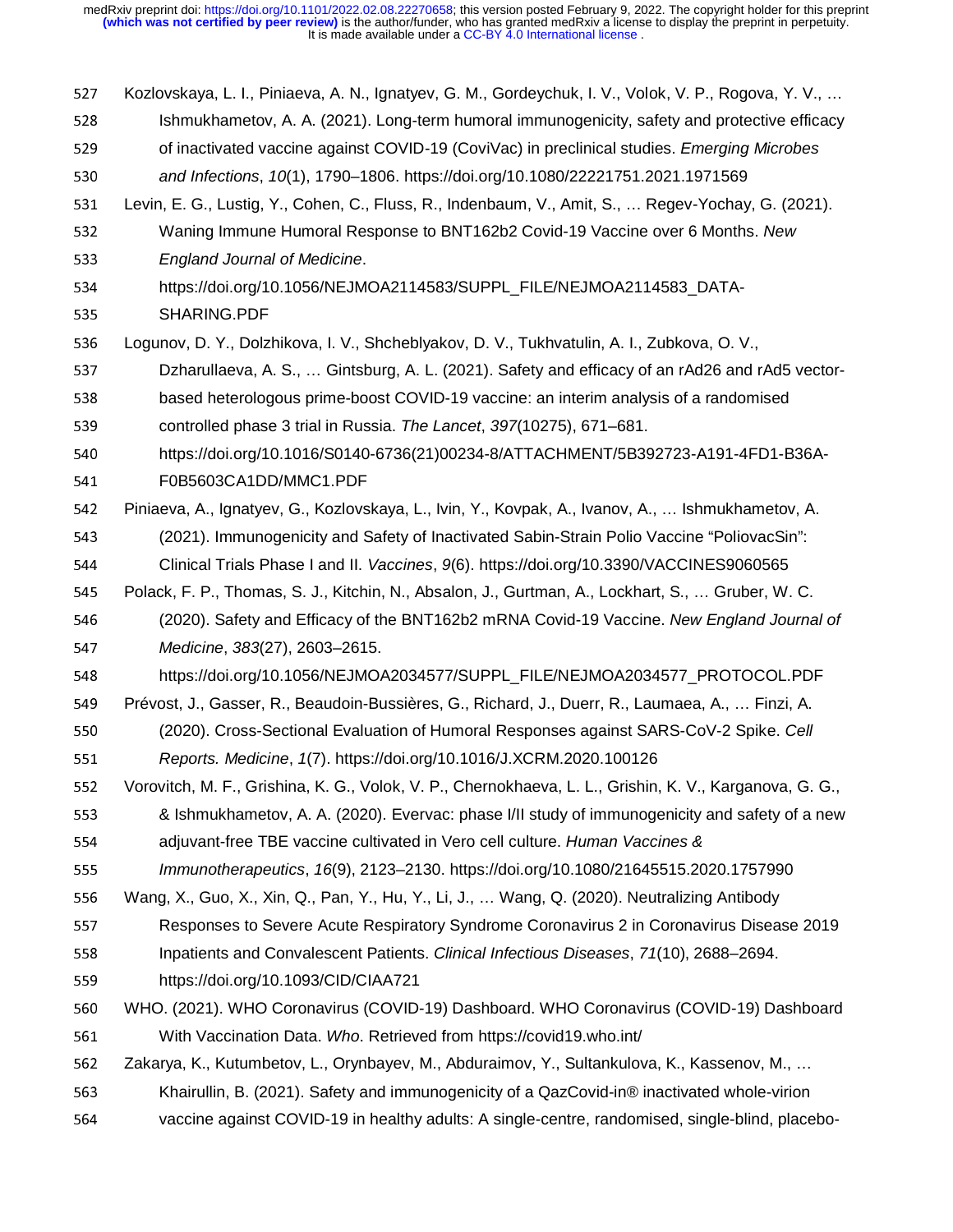- 565 controlled phase 1 and an open-label phase 2 clinical trials with a 6 months follow-up in K.<br>566 EClinicalMedicine, 39, 101078. https://doi.org/10.1016/j.eclinm.2021.101078
- <sup>566</sup>*EClinicalMedicine*, *39*, 101078. https://doi.org/10.1016/j.eclinm.2021.101078
- 567 Zhang, Y., Zeng, G., Pan, H., Li, C., Hu, Y., Chu, K., ... Zhu, F. (2021). Safety, tolerability, and<br>568 immunogenicity of an inactivated SARS-CoV-2 vaccine in healthy adults aged 18–59 years
- 568 immunogenicity of an inactivated SARS-CoV-2 vaccine in healthy adults aged 18–59 years: a<br>569 randomised, double-blind, placebo-controlled, phase 1/2 clinical trial. The Lancet Infectious
- 569 randomised, double-blind, placebo-controlled, phase 1/2 clinical trial. *The Lancet Infectious Diseases, 21*(2), 181–192. https://doi.org/10.1016/S1473-3099(20)30843-4
- <sup>570</sup>*Diseases*, *21*(2), 181–192. https://doi.org/10.1016/S1473-3099(20)30843-4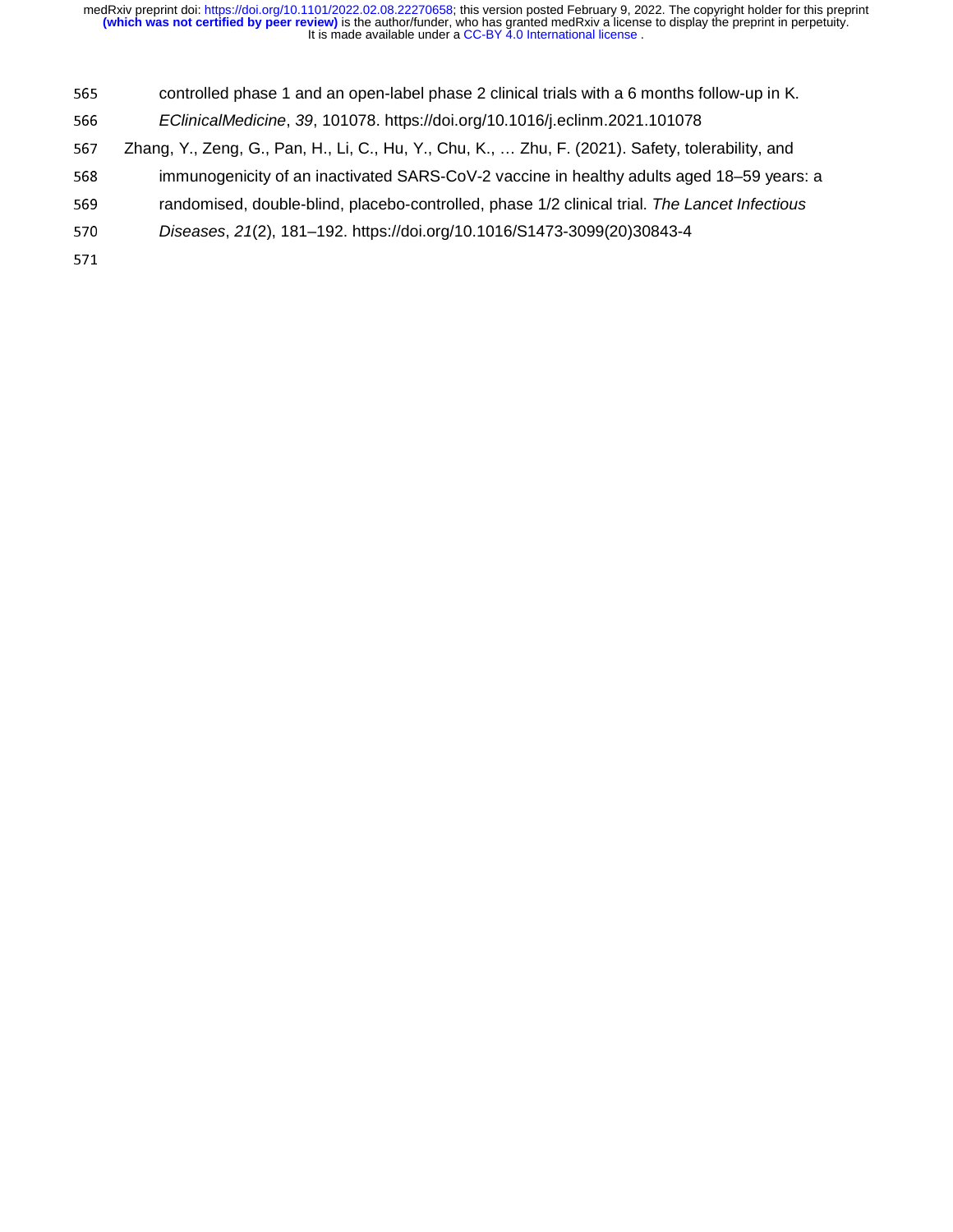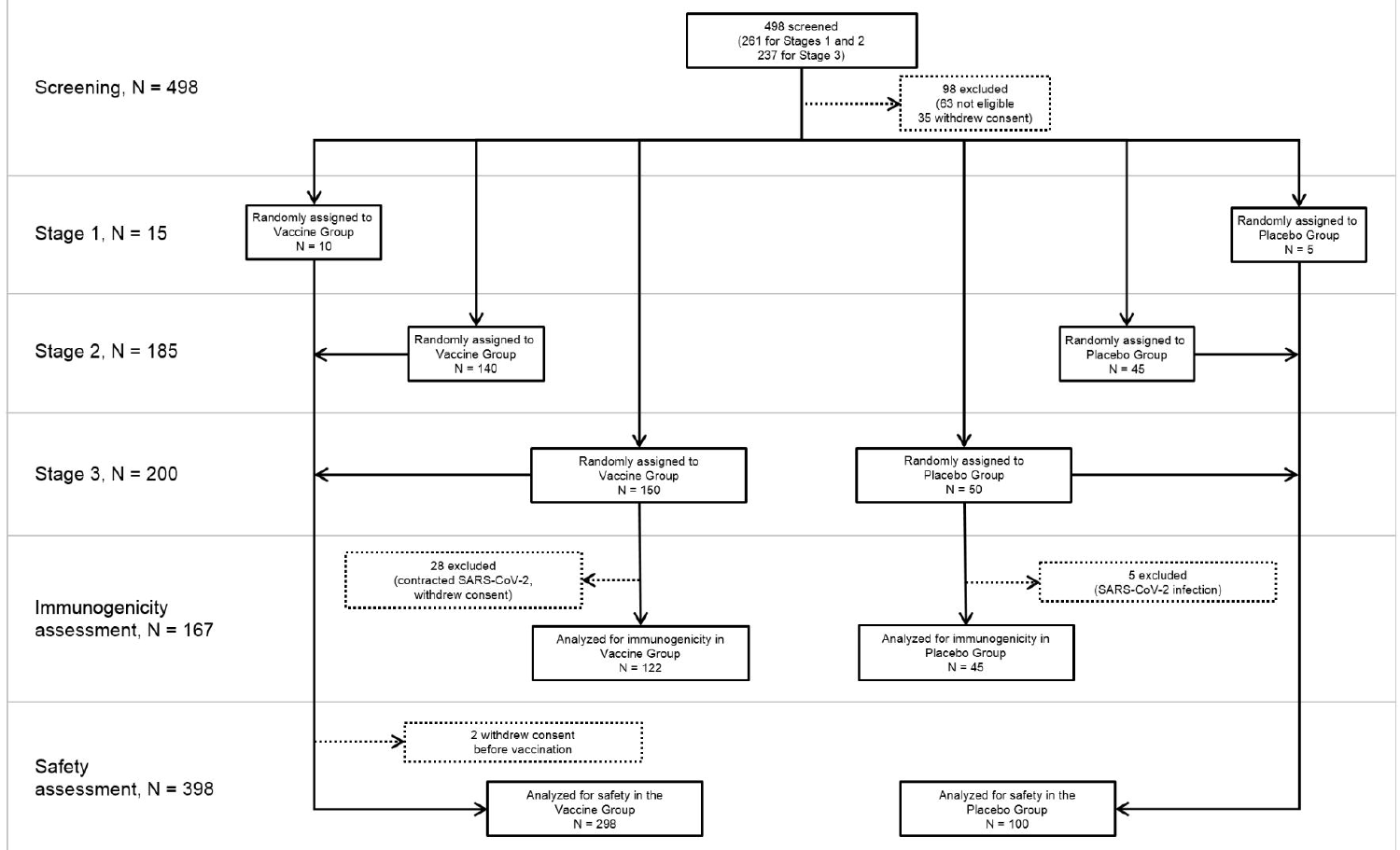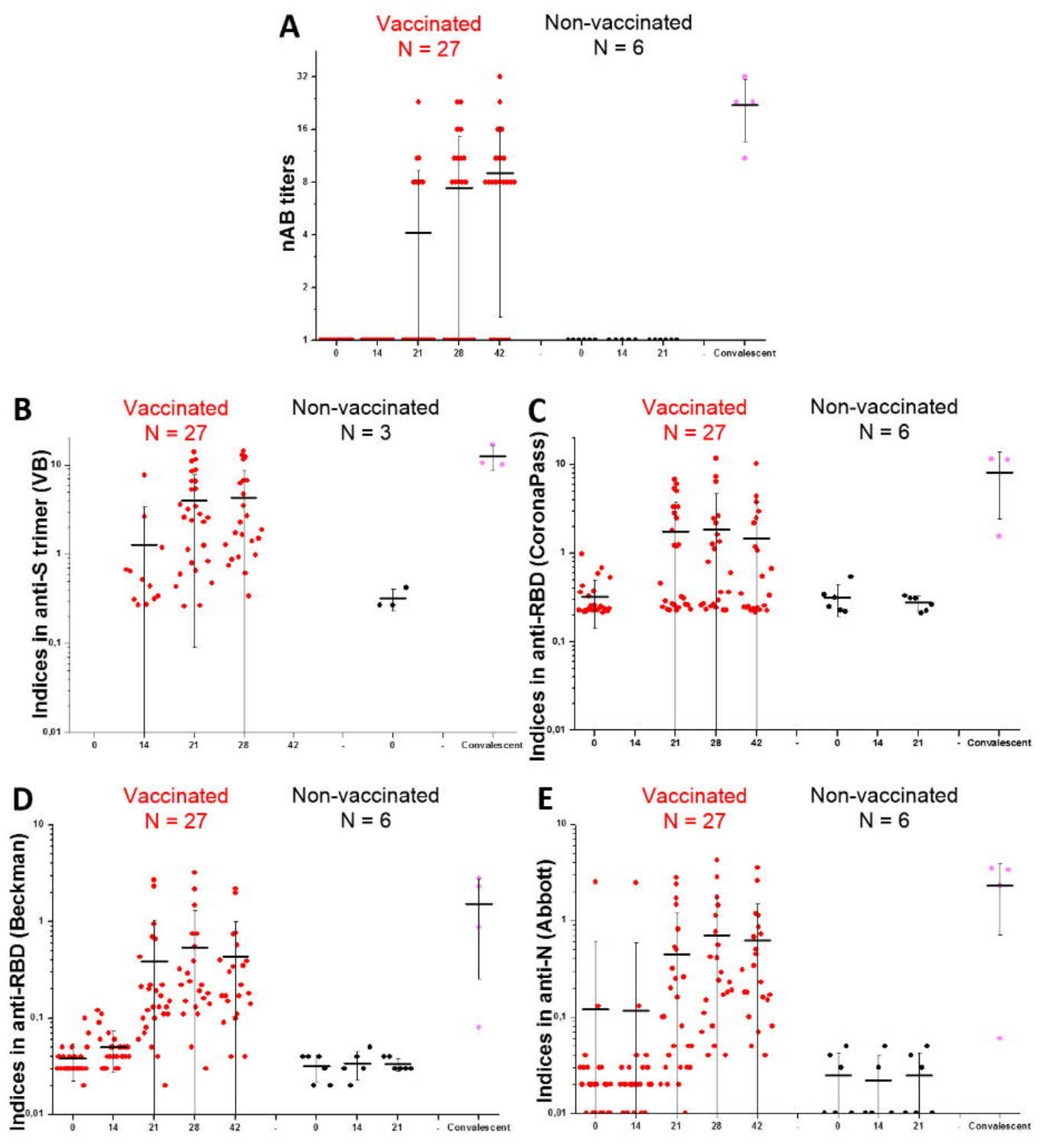#### Participants with undetectable SARS-CoV-2 nABs at screening



Participants with detectable SARS-CoV-2 nABs at screening